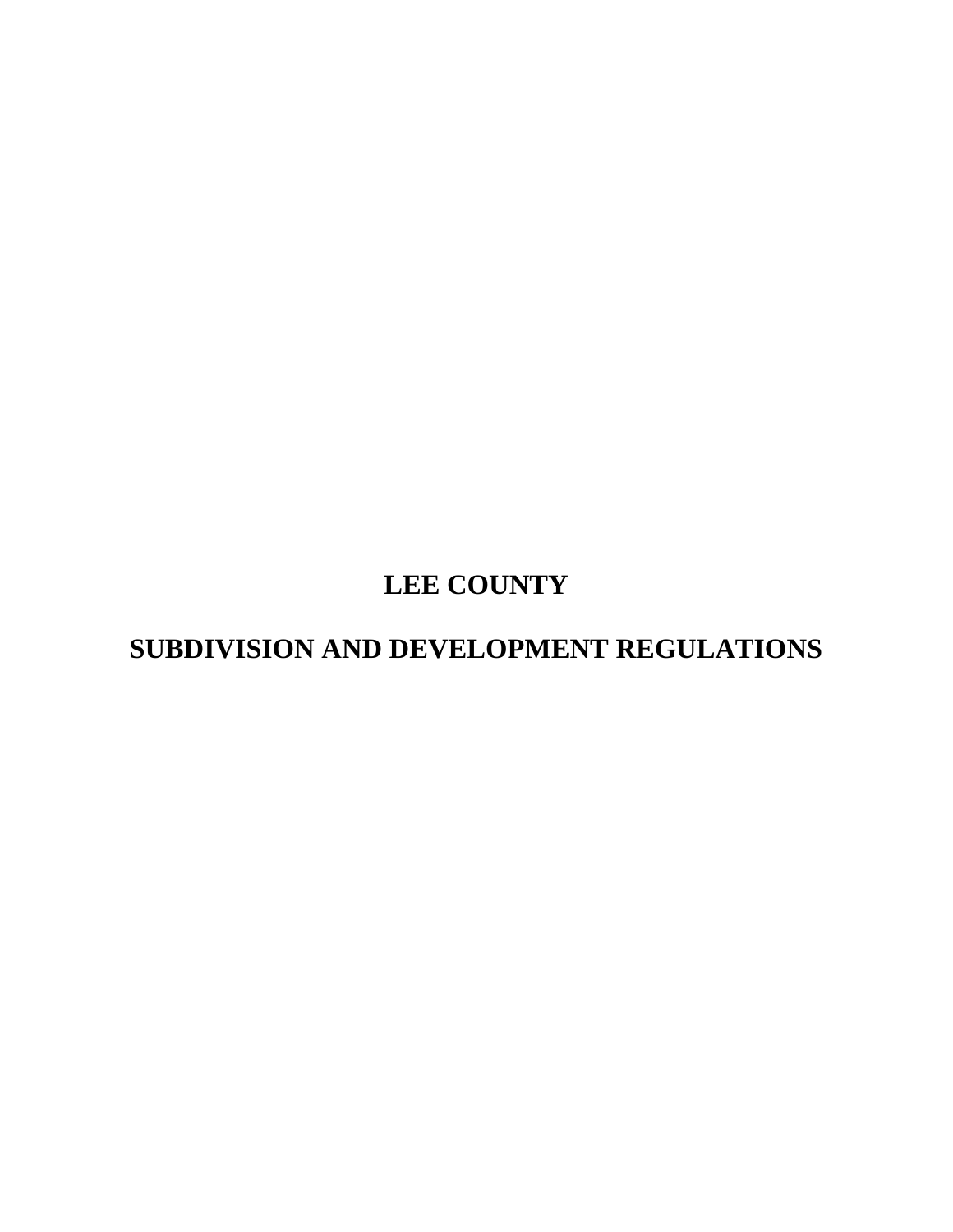| 1.   |  |  |  |  |
|------|--|--|--|--|
|      |  |  |  |  |
|      |  |  |  |  |
| 2.   |  |  |  |  |
| 2.1  |  |  |  |  |
| 2.2  |  |  |  |  |
| 2.3  |  |  |  |  |
| 2.4  |  |  |  |  |
| 2.5  |  |  |  |  |
| 2.6  |  |  |  |  |
| 2.7  |  |  |  |  |
| 2.8  |  |  |  |  |
| 2.9  |  |  |  |  |
| 2.10 |  |  |  |  |
| 2.11 |  |  |  |  |
| 2.12 |  |  |  |  |
| 2.13 |  |  |  |  |
| 2.14 |  |  |  |  |
|      |  |  |  |  |
|      |  |  |  |  |
| 3.   |  |  |  |  |
| 3.1  |  |  |  |  |
| 3.2  |  |  |  |  |
| 3.3  |  |  |  |  |
| 3.4  |  |  |  |  |
| 3.5  |  |  |  |  |
| 3.6  |  |  |  |  |
| 3.7  |  |  |  |  |
| 3.8  |  |  |  |  |
| 3.9  |  |  |  |  |
| 3.10 |  |  |  |  |
| 3.11 |  |  |  |  |
| 3.12 |  |  |  |  |
|      |  |  |  |  |
|      |  |  |  |  |
| 4.   |  |  |  |  |
| 4.1  |  |  |  |  |
| 4.2  |  |  |  |  |
| 4.3  |  |  |  |  |
|      |  |  |  |  |
|      |  |  |  |  |
| 5.   |  |  |  |  |
| 5.1  |  |  |  |  |

## **TABLE OF CONTENTS**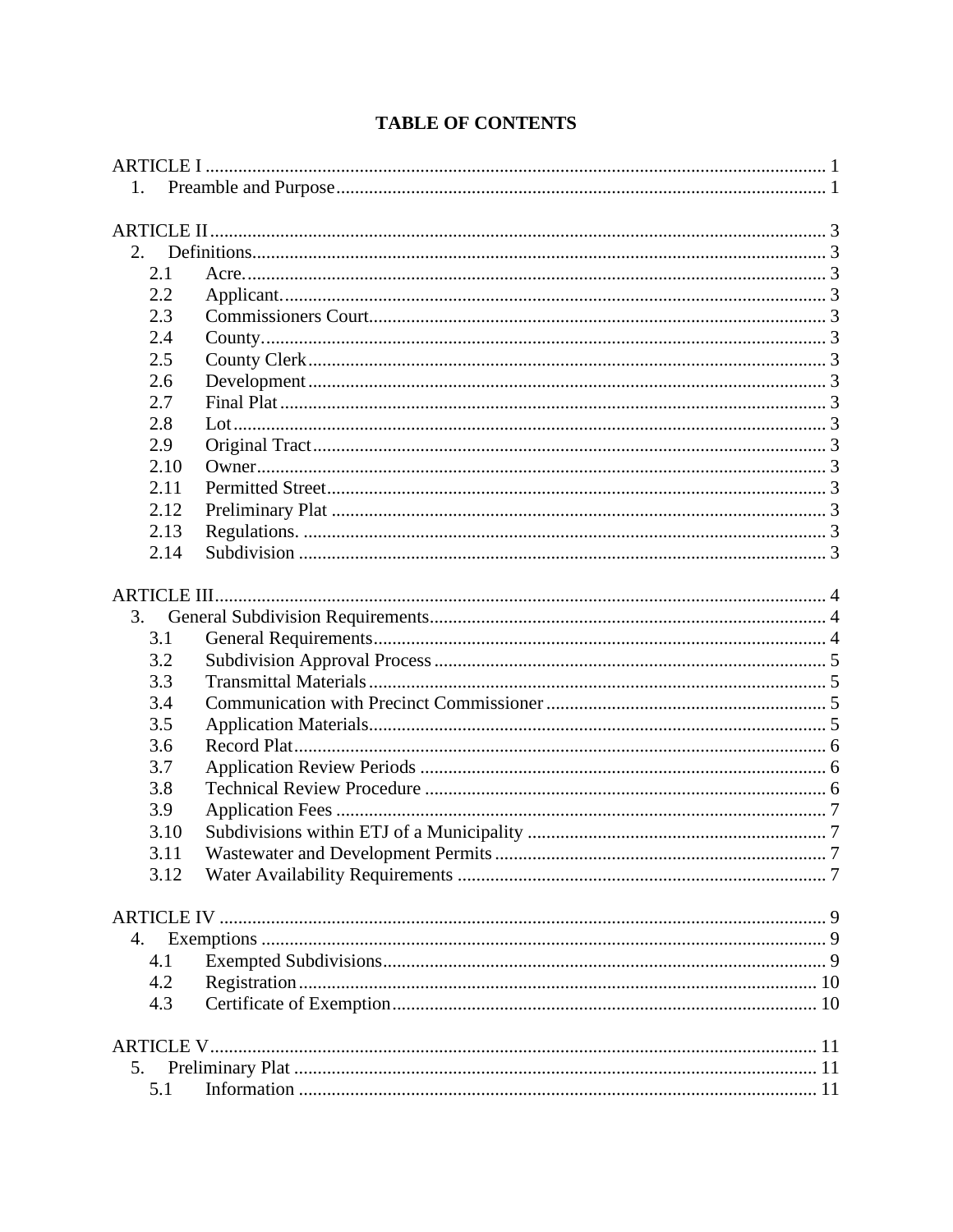| 5.2               |                                                                      |  |  |  |
|-------------------|----------------------------------------------------------------------|--|--|--|
| 5.3               |                                                                      |  |  |  |
| 5.4               |                                                                      |  |  |  |
| 5.5               |                                                                      |  |  |  |
| 5.6               |                                                                      |  |  |  |
| 5.7               |                                                                      |  |  |  |
| 5.8               |                                                                      |  |  |  |
|                   |                                                                      |  |  |  |
| 6.                |                                                                      |  |  |  |
| 6.1               |                                                                      |  |  |  |
| 6.2               |                                                                      |  |  |  |
| 6.3               |                                                                      |  |  |  |
| 6.4               |                                                                      |  |  |  |
| 6.5               | Additional Requirements for Streets to be Maintained by a Homeowners |  |  |  |
|                   |                                                                      |  |  |  |
| 6.6               |                                                                      |  |  |  |
|                   |                                                                      |  |  |  |
| 7.                |                                                                      |  |  |  |
| 7.1               |                                                                      |  |  |  |
| 7.2               |                                                                      |  |  |  |
| 7.3               |                                                                      |  |  |  |
| 7.4               |                                                                      |  |  |  |
| 7.5               |                                                                      |  |  |  |
| 7.6               |                                                                      |  |  |  |
| 7.7               |                                                                      |  |  |  |
| 7.8               |                                                                      |  |  |  |
| 7.9               |                                                                      |  |  |  |
| 7.10              |                                                                      |  |  |  |
|                   |                                                                      |  |  |  |
| 8.                |                                                                      |  |  |  |
| 8.1               |                                                                      |  |  |  |
| 8.2               |                                                                      |  |  |  |
| 8.3               |                                                                      |  |  |  |
| 8.4               |                                                                      |  |  |  |
| 8.5               |                                                                      |  |  |  |
| 8.6               |                                                                      |  |  |  |
|                   |                                                                      |  |  |  |
| 9.                |                                                                      |  |  |  |
| 9.1               |                                                                      |  |  |  |
| 9.2               |                                                                      |  |  |  |
| <b>ARTICLE X.</b> |                                                                      |  |  |  |
| 10.               |                                                                      |  |  |  |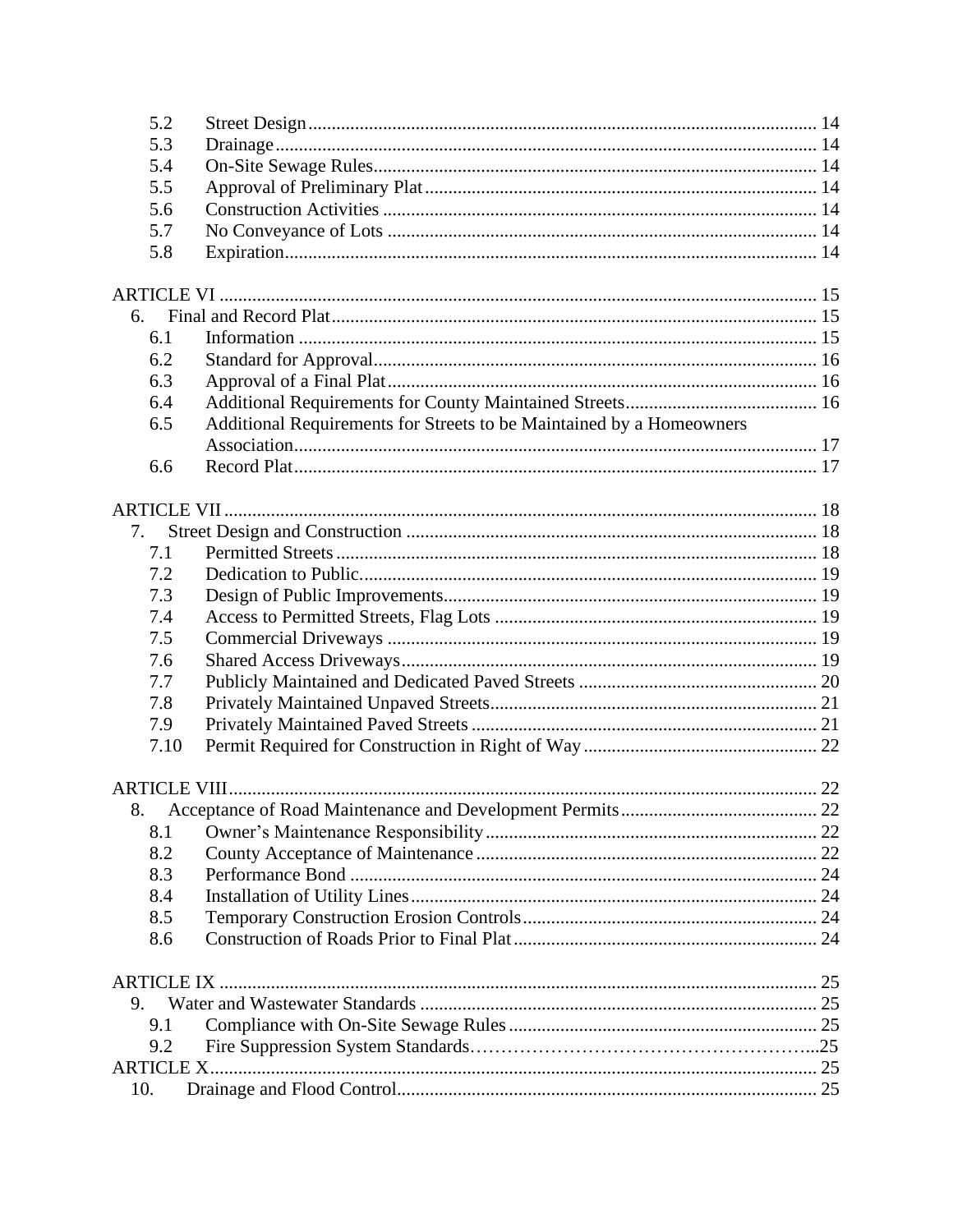| 10.1             |                                                                          |  |  |
|------------------|--------------------------------------------------------------------------|--|--|
| 10.2             |                                                                          |  |  |
| 10.3             |                                                                          |  |  |
| 10.4             | Completion of Drainage System Prior to Acceptance of Road Maintenance 26 |  |  |
| 10.5             |                                                                          |  |  |
| 10.6             |                                                                          |  |  |
|                  |                                                                          |  |  |
| 11 <sup>1</sup>  |                                                                          |  |  |
| 11.1             |                                                                          |  |  |
| 11.2             |                                                                          |  |  |
| 11.3             |                                                                          |  |  |
| 11.4             |                                                                          |  |  |
| 11.5             |                                                                          |  |  |
|                  |                                                                          |  |  |
|                  |                                                                          |  |  |
| 12 <sup>12</sup> |                                                                          |  |  |
| 12.1             |                                                                          |  |  |
| 12.2             |                                                                          |  |  |
| 12.3             |                                                                          |  |  |
|                  |                                                                          |  |  |
|                  |                                                                          |  |  |
| 13.              |                                                                          |  |  |
| 13.1             |                                                                          |  |  |
| 13.2             |                                                                          |  |  |
| 13.3             |                                                                          |  |  |
| 13.4             |                                                                          |  |  |
|                  |                                                                          |  |  |
|                  |                                                                          |  |  |
|                  |                                                                          |  |  |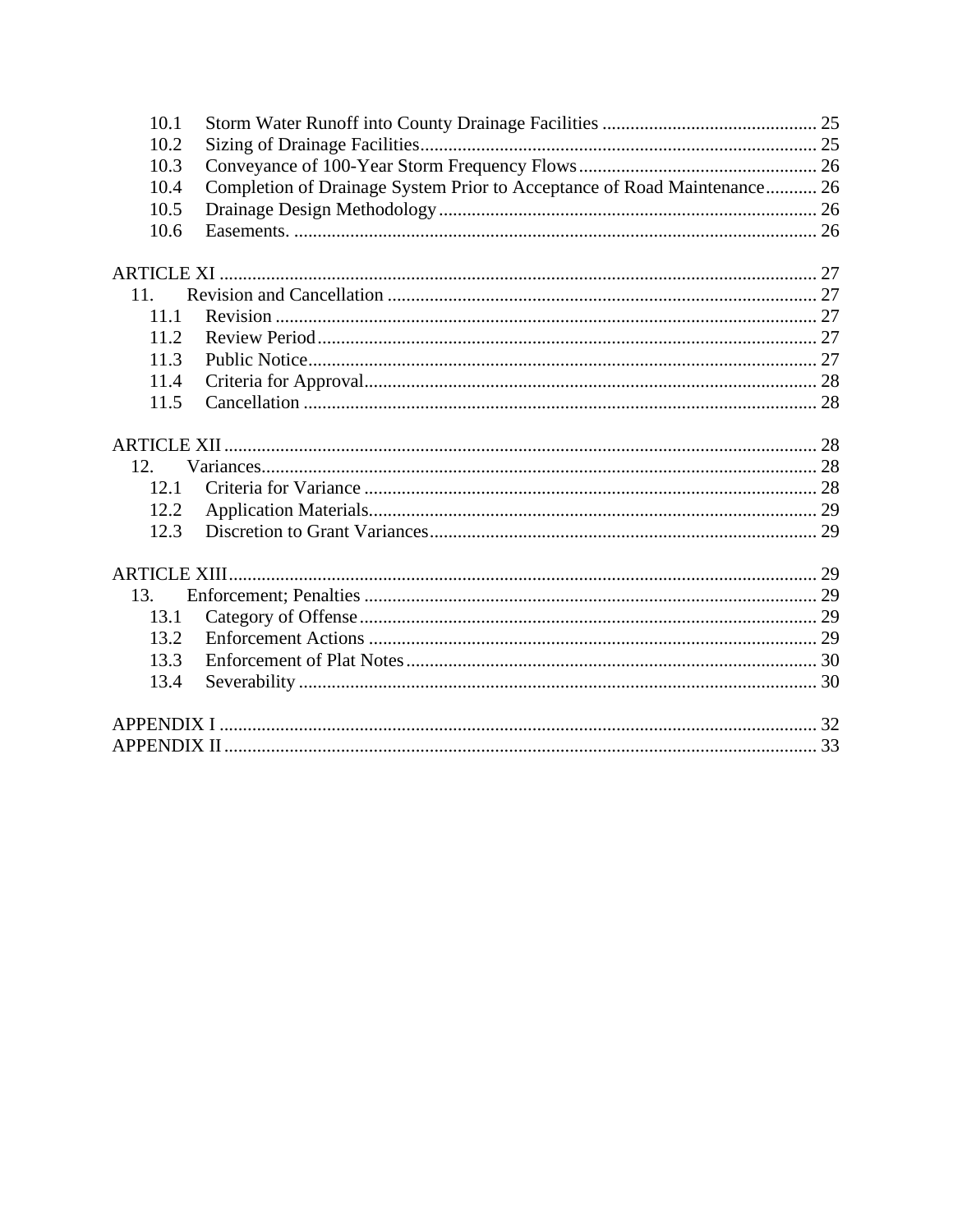## LEE COUNTY SUBDIVISION AND DEVELOPMENT REGULATIONS

## ARTICLE I

#### <span id="page-4-1"></span><span id="page-4-0"></span>1. Preamble and Purpose

- 1.1 These Subdivision and Development Regulations have been adopted by Order of the Lee County Commissioners Court to provide a framework for the orderly and efficient development of rural Lee County.
- 1.2 These Subdivision Regulations have been adopted based on the following findings:
	- a) The Commissioners Court of Lee County has the authority to regulate the subdivision process pursuant to Local Government Code, §232.001 et. seq;
	- b) The Commissioners Court of Lee County has been designated by the Texas Commission on Environmental Quality as the authorized agent for the licensing and regulation of on-site sewerage facilities within Lee County and these Regulations are a necessary component of such regulation;
	- c) The Commissioners Court of Lee County has the authority and obligation to exercise general control over the roads, highways, bridges and related drainage structures and development within Lee County;
	- d) The Commissioners Court of Lee County has been granted the authority and responsibility under the Federal Emergency Management Act to administer floodplain development regulations within the County and to regulate associated development;
	- e) The Commissioners Court of Lee County has considered the potential pollution, nuisances and injury to public health that could be caused by the use of private sewerage facilities within the County and has adopted these Regulations to abate or prevent the potential pollution, nuisances or injury to public health;
	- f) The Commissioners Court of Lee County has the authority and obligation to protect the public health, safety and welfare of the citizens of Lee County;
	- g) These Regulations are enacted to implement the powers conveyed to counties under the laws of the State of Texas, including but not limited to Tex. Rev. Stat. Ann. Art. 2352 (general control over all roads, highways and bridges), Tex. Rev. Stat. Ann. Art. 6702-1 (authority to adopt and implement a system for the laying out, opening, altering and discontinuing of roads), Tex. Rev. Stat. Ann. Art. 6626a (regulations of roads and streets and other facilities to control drainage and storm water runoff within real estate subdivision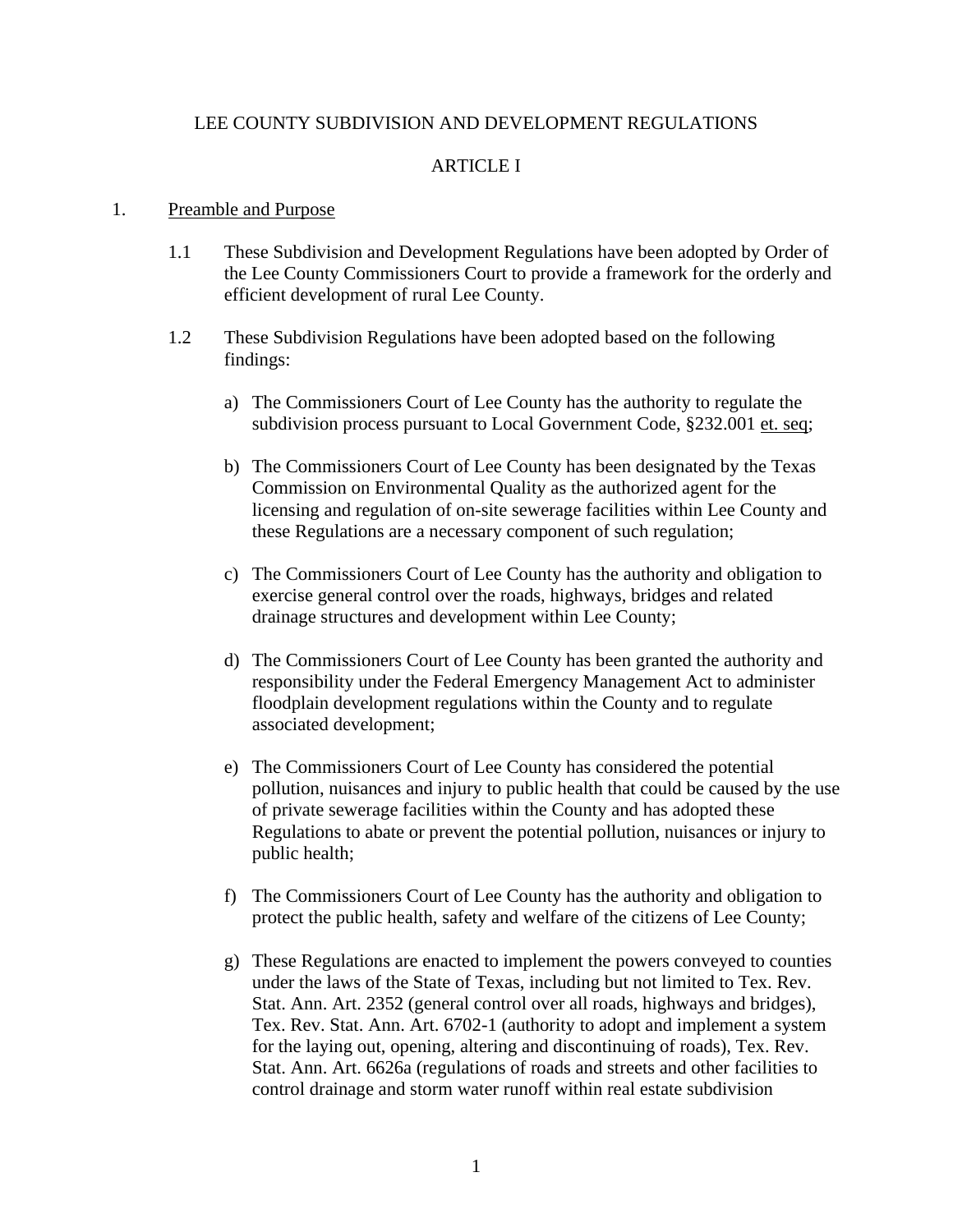developments), Tex. Rev. Stat. Ann. Art. 4477-8 (county solid waste disposal systems), Tex. Rev. Stat. Ann. Art. 1443, 1443a and 1436b (regulation of water and gas utility lines within county right-of-way), Tex. Rev. Stat. Ann. Art. 4477-7e (authority to adopt standards for on-site sewerage facilities), Tex. Rev. Stat. Ann. Art. 4477-9a (regulation of public highways for litter control), Tex. Local Gov't Code Ann. Section 232.001, et seq. (authority to adopt and enforce subdivision regulations and require plat approval), Tex. Local Gov't Code Ann. Section 242.001 (authority to regulate subdivisions pursuant to all statutes applicable to counties within the extraterritorial jurisdiction of municipalities), Tex. Health and Safety Code Ann. Sections 366.032 and 368.011 (authority to adopt rules relating to on-site sewerage facilities), Tex. Health and Safety Code Sections 121.003 and 122.001 (authority to enforce laws and appropriate funds necessary to protect public health), Tex. Water Code Ann. Section 16.311, et seq. (authority to set standards for construction within floodplain and to guide development of future development to minimize damage caused by floods), Tex. Water Code Ann. Section 54.2271 (regulation of municipal utility districts), Tex. Water Code 26.032 (authority to adopt rules to prevent pollution or injury to public health arising from use of on-site sewerage facilities), and Tex. Water Code Sections 26.171 and 26.175 (regulation of water quality by counties);

- h) The Commissioners Court has considered the potential burden on landowners and taxpayers of substandard development or poor quality road construction;
- i) These Regulations are enacted to preserve and protect the resources, public health and private property interests of Lee County.
- 1.3 The Commissioners Court of Lee County, following public notice, investigation and hearing, has declared and hereby declares these Regulations to be necessary and appropriate to accomplish the purposes and goals enumerated above.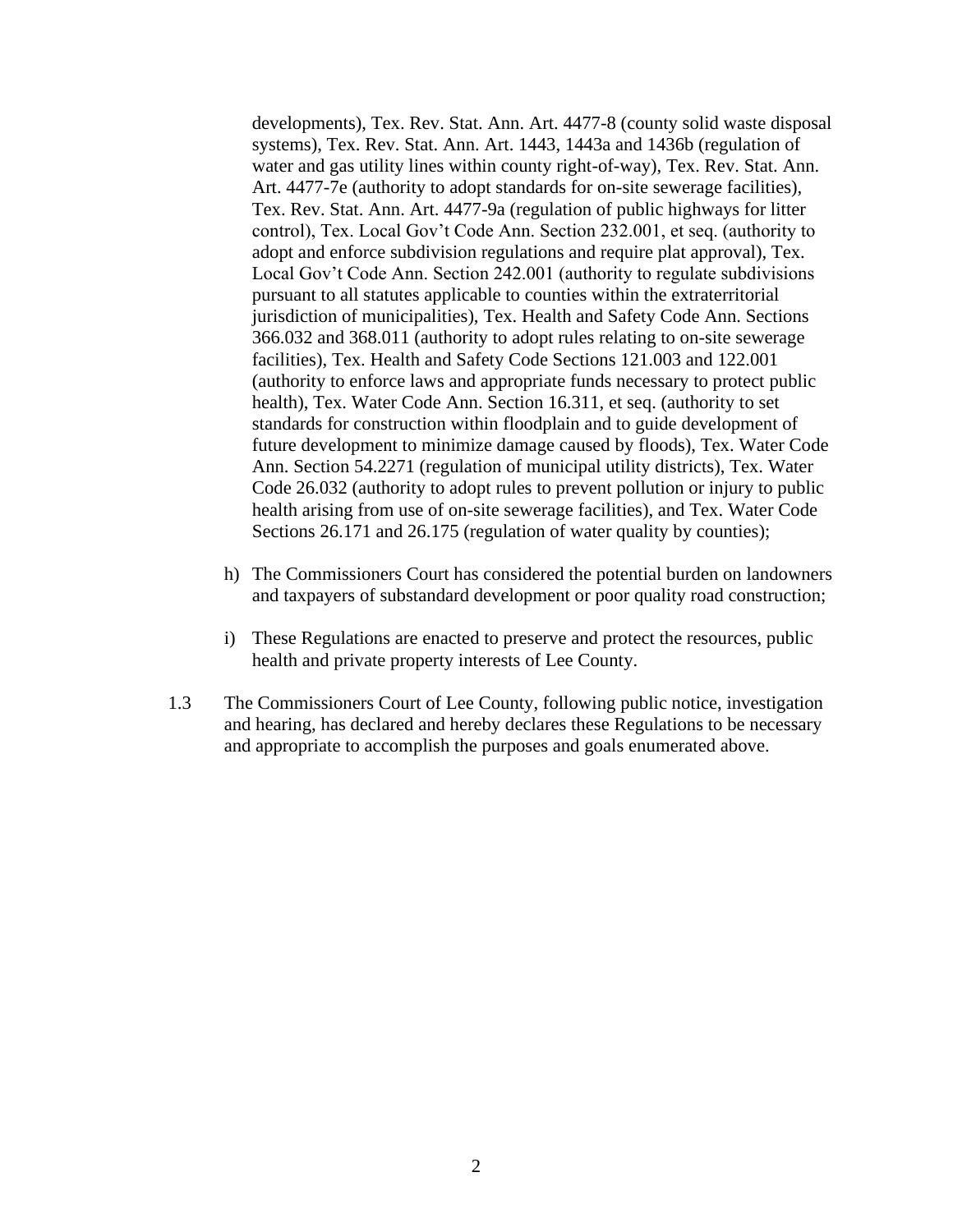#### ARTICLE II

<span id="page-6-1"></span><span id="page-6-0"></span>2. Definitions. All capitalized terms used in these Regulations shall have the meaning ascribed to them in this Article II.

<span id="page-6-2"></span> $\text{Arcre} - A$  unit of area equal to 43,560 square feet.

<span id="page-6-3"></span>Applicant – An Owner or its authorized representative seeking approval of a proposed Subdivision pursuant to these Regulations.

<span id="page-6-4"></span>Commissioners Court – The Commissioners Court of Lee County.

<span id="page-6-5"></span>County – Lee County, Texas.

<span id="page-6-6"></span>County Clerk – The County Clerk of Lee County.

<span id="page-6-7"></span>Development – All land modification activity, including the construction of buildings, roads, paved storage areas, parking lots and other impervious structures or surfaces.

<span id="page-6-8"></span>Final Plat – A map of a proposed Subdivision of land prepared in a form suitable for filing of record with all necessary survey drawings, notes, information, affidavits, dedications and acceptances as required by these Regulations.

<span id="page-6-9"></span>Lot – Any tract to be created by the division of the Original Tract pursuant to the proposed Subdivision application, including the remainder of the Original Tract.

<span id="page-6-10"></span>Original Tract – The original tract of land owned by an Owner prior to the proposed Subdivision.

<span id="page-6-11"></span>Owner – The owner of the land subject to the proposed Subdivision.

<span id="page-6-12"></span>Permitted Street – As defined in Section 7.1.

<span id="page-6-13"></span>Preliminary Plat – A map of proposed Subdivision of land showing the general dimensions and boundaries of each Lot, the layout of the proposed streets, drainage improvements, utility infrastructure, if any, easements, and other information required by these Regulations.

<span id="page-6-14"></span>Regulations – The Lee County Subdivision and Development Regulations.

<span id="page-6-15"></span>Subdivision – The division of a tract of land situated within Lee County and outside the corporate limits of any municipality into two or more parts and calling for or related to the laying out of any of the following: (i) roads or streets, (ii) alleys, (iii) squares, (iv) parks, (v) public utility easements, (vi) public rights of way, (vii) drainage improvements, (viii) other parts of the tract intended to be dedicated to public use, or accepted for maintenance by the County, (ix) or parts of the tract intended for the common use of purchasers or owners of lots fronting on or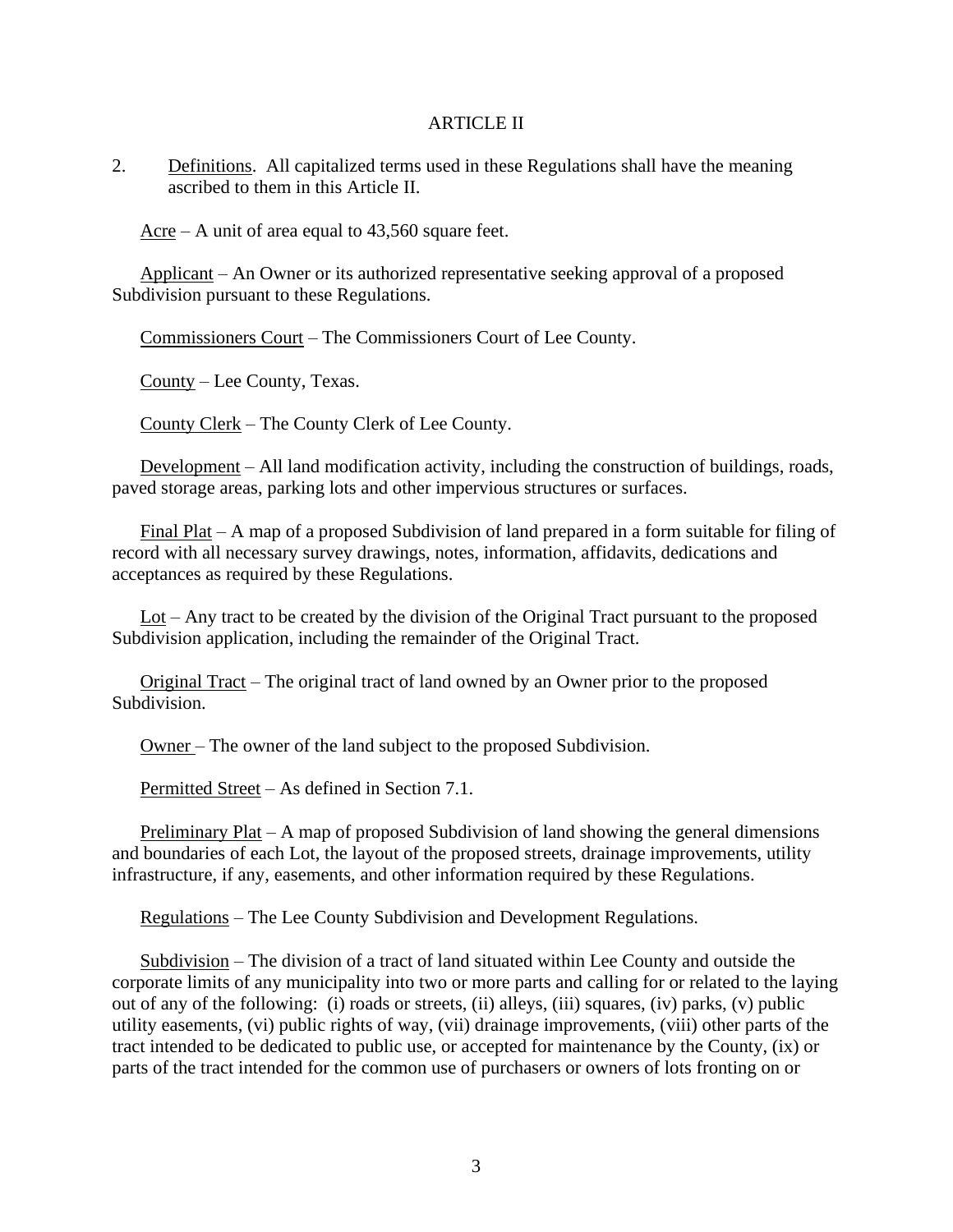adjacent to such streets, alleys, squares, parks, public utility easements, public rights of way, drainage improvements or other parts.

- a) A division of a tract under this subsection includes a division regardless of whether it is made by using a metes and bounds description in a deed of conveyance, or in a contract for deed or other executory contract to convey, or in a lease (other than agricultural and hunting leases), or by using any other method of a conveyance of an interest in land.
- b) A division of land shall be considered as relating to the laying out of streets, whether public or private, if:
	- 1) The division occurs prior to the later to occur of: two (2) years from the date of the completion of construction of any street onto which the Lot has frontage or, in the case of public streets, the expiration of the performance or maintenance bond for any such street;
	- 2) The division of land creates one or more Lots without practical, physical vehicular access onto a Permitted Street or with less than fifty feet (50') of direct frontage onto a Permitted Street or calls for driveways onto Permitted Streets that are spaced fewer than fifty feet (50') apart;
	- 3) The division of land will affect drainage on, in or adjacent to a public street or any county drainage ditch, swale, culvert of other drainage facility; or
	- 4) Other circumstances exist which, in the determination of the Commissioner of the affected precinct, cause such division of land to be related to the laying out of streets or related to drainage for any street or road to which any Lot has access.

It is the intent of the Commissioners Court of Lee County that the term "subdivision" be interpreted to include all divisions of the land to the fullest extent permitted under the laws of the State of Texas.

## ARTICLE III

## <span id="page-7-1"></span><span id="page-7-0"></span>3. General Subdivision Requirements

<span id="page-7-2"></span>General Requirements. Any Owner who subdivides a tract of land shall:

- a) Comply in all respects with these regulations; and
- b) Prepare and submit to the Commissioners Court an application for approval or registration of the proposed Subdivision in accordance with the terms and procedures set forth in these regulations.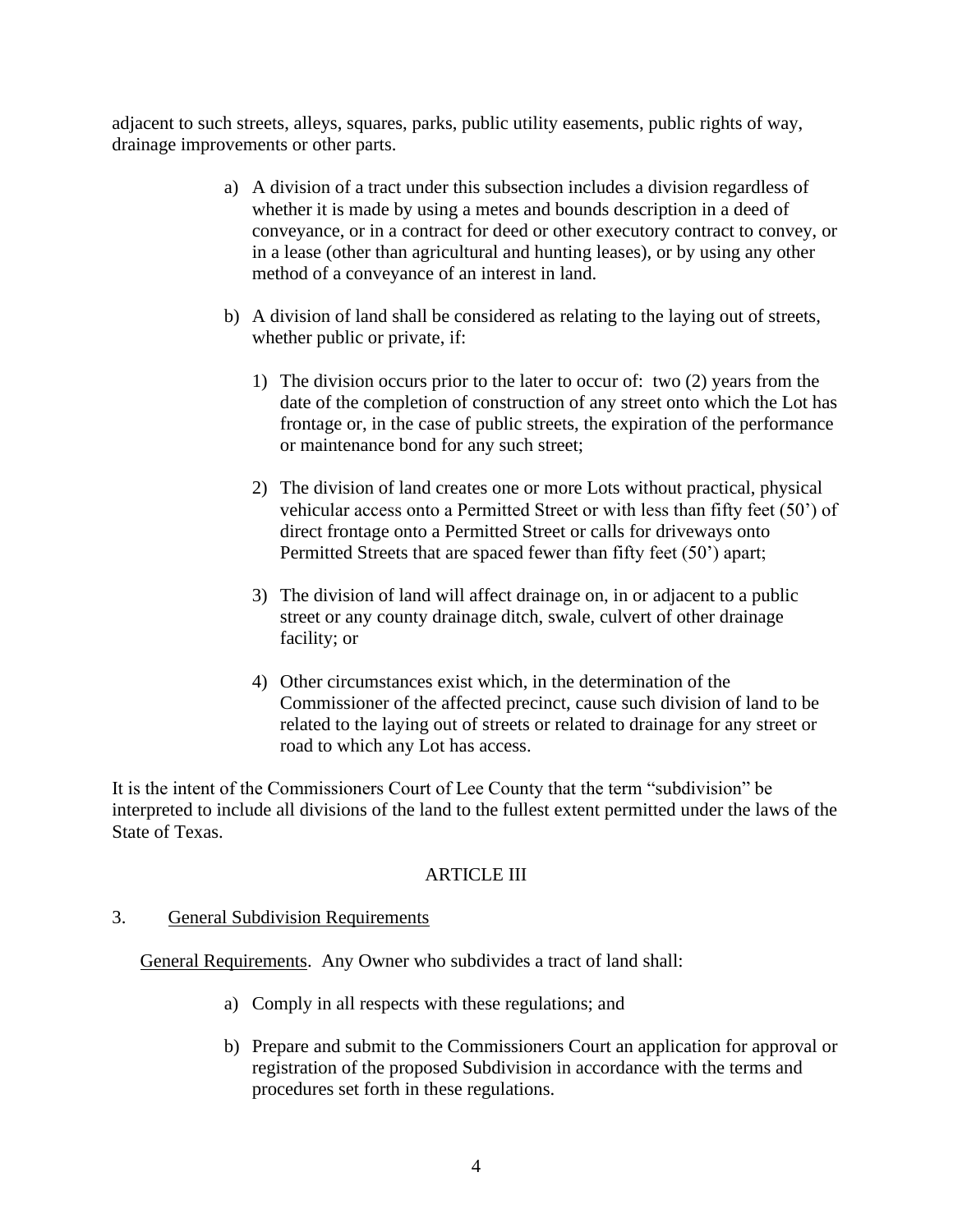<span id="page-8-0"></span>Subdivision Approval Process. No Subdivision shall be permitted until the Owner has satisfied each of the following steps in the order indicated:

- a) Approval of Preliminary Plat by the Commissioners Court.
- b) Approval of Final Plat by the Commissioners Court.
- c) Filing of Record Plat with the County Clerk, to be recorded in the Plat Records of the County.

<span id="page-8-1"></span>Transmittal Materials. All submissions to the Commissioners Court pursuant to these Regulations, including amendments or supplemental materials, shall be delivered to the County and shall be accompanied by a letter of transmittal indicating:

- a) the name, address and phone number of the Owner and, if different, the developer or applicant;
- b) the name, address and phone number of any person submitting the materials on behalf of the Owner;
- c) the name of the proposed Subdivision;
- d) the size and location of the Original Tract or, if a reference number has previously been assigned, the reference number of the Subdivision application; and
- e) a detailed description of the requested actions.

<span id="page-8-2"></span>Communication with Precinct Commissioner. The owner or its agent is recommended to contact the Commissioner in whose precinct the proposed Subdivision is located prior to the submission of the initial application for approval of the Subdivision.

<span id="page-8-3"></span>Application Materials. Each application for Preliminary Plat or Final Plat shall include the following:

- a) Eight 18" x 24" blue line copies of the Preliminary Plat or eight 18" x 24" original copies of the Final Plat provided that the County may require up to four additional copies of the Preliminary Plat;
- b) The applicable application fee;
- c) A tax certificate showing that all taxes currently due, with respect to the Original Tract have been paid;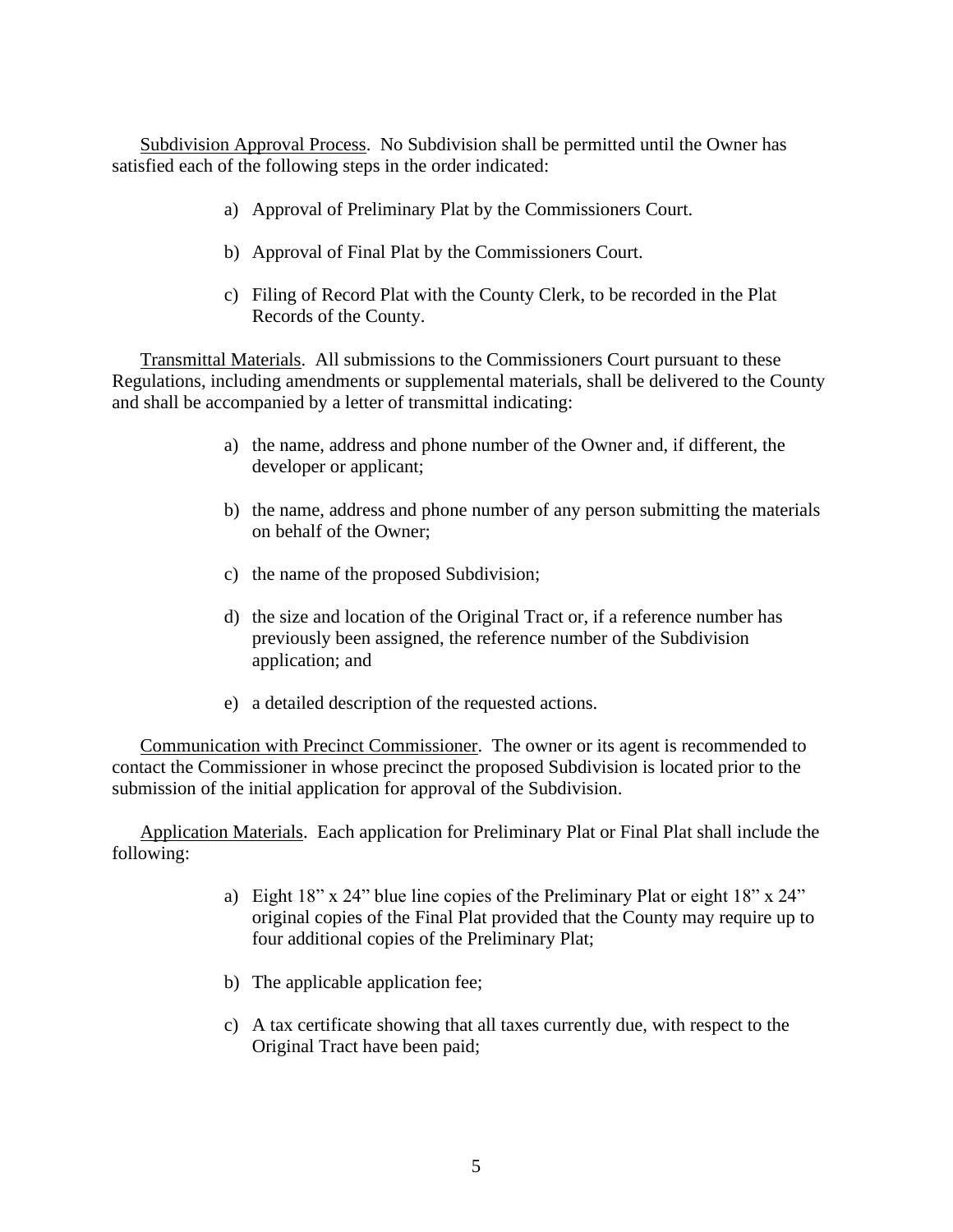- d) A completed application form in the current form promulgated by the County; and
- e) All other documents or reports required pursuant to these Regulations and any associated bonds or letters of credit.
- f) Any subdivision proposal with more than 5 lots shall be required to set at least 2 ground control GPS points with coordinate values listed in the Texas State plane coordinate system central zone. Said points to be brass caps set in concrete a minimum of 1 foot in diameter at least 3 feet deep.

<span id="page-9-0"></span>Record Plat. Two duplicate 18" x 24" photographic process mylar of archival quality shall be presented to the County Clerk for recording as the Record Plat. All writing and drawings on the Record Plat must be large enough to be easily legible following recording. Submittal of the final plat shall also include a copy of the drawing in digital format. (DWG. Or DGN.files)

<span id="page-9-1"></span>Application Review Periods. The County review period for an application for a Preliminary Plat or Final Plat shall begin on the first business day after a completed application is submitted and shall expire after (30) business days.

- a) An application for a Preliminary Plat or Final Plat shall be deemed to be complete for purposes of this Section 3.7 when all of the materials required under Section 3.5 are delivered to the County in accordance with Section 3.3 together with:
	- i. for Preliminary Plats, those items required in Article V, and;
	- ii. for Final Plats, those items required in Article VI.

<span id="page-9-2"></span>Technical Review Procedure. Upon receipt of a completed application, the County shall conduct a technical review of the Application and make a recommendation to the Commissioners Court as to whether the application is in compliance with these Regulations.

- a) In the event the County determines that the Application is not complete, then the County shall provide the Applicant with written comments detailing the outstanding or deficient items.
- b) Upon receipt of the County's written comments, the Applicant shall submit to the County additional information or a revision to the Application, together with a written response to each comment of the County. The Applicant may request that the application be forwarded to the Commissioners Court without addressing the County's comments, in which event the County will make its recommendation and itemize the deficient or outstanding items for the Commissioners Court.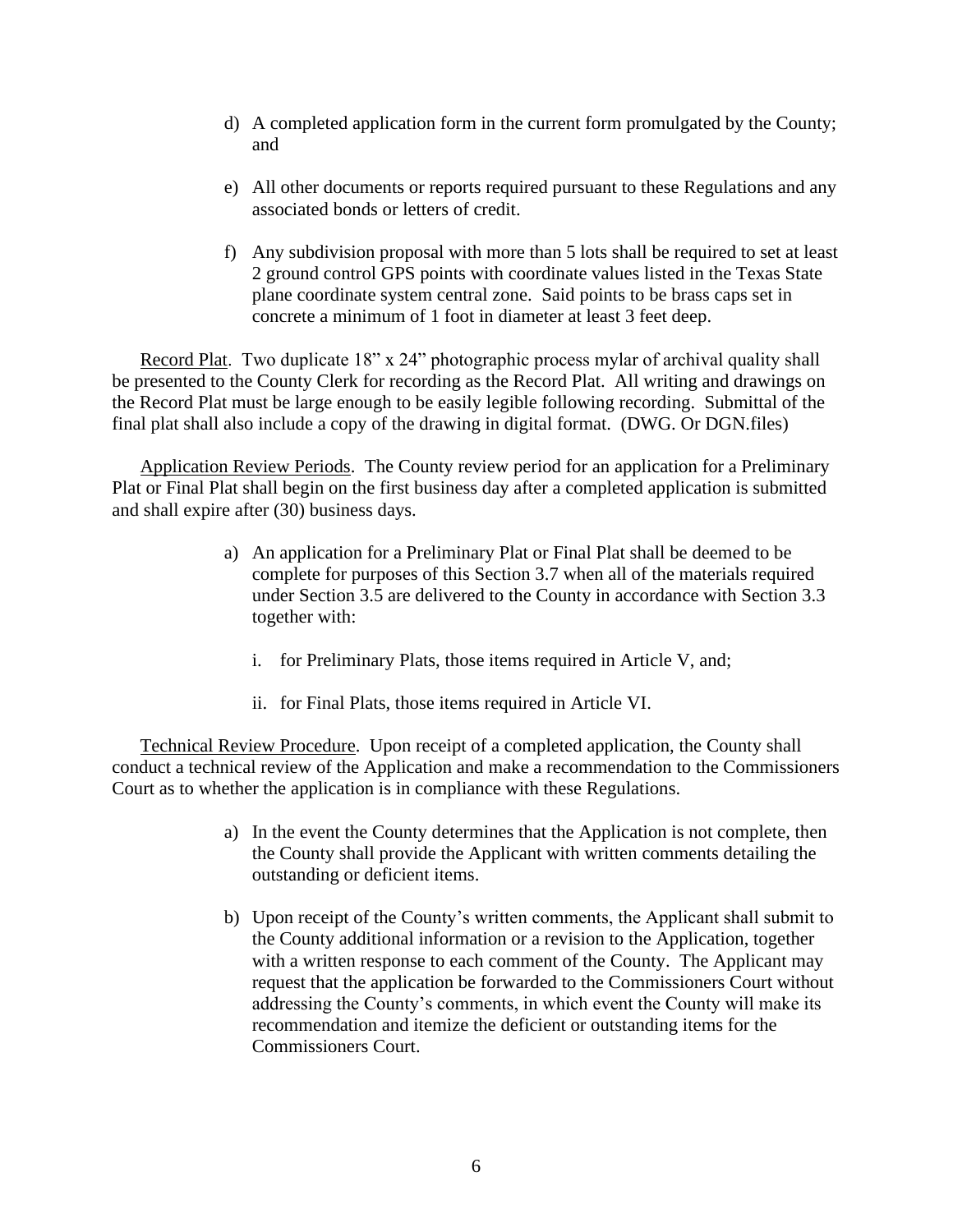- c) The County may review any supplemental materials submitted by an Applicant until the expiration of twenty (20) working days after such supplemental materials were submitted to the County.
- d) All Applications whose technical review period expired on or before Wednesday of any week, shall be posted by the County for consideration by the Commissioners Court at the next regularly scheduled meeting of the Commissioners Court. The County may post an Application for consideration at any time prior to the expiration of the review period if the review process has been completed.
- e) The County shall forward the results of its technical review and its recommendations with respect to the Application to the Commissioners Court.

<span id="page-10-0"></span>Application Fees. The Applicant shall pay a non-refundable fee in the amount set forth in Schedule 1 of these Regulations together with each Application for a Preliminary Plat and Final Plat approval. Schedule 1 may be amended from time to time by the Commissioners Court without amending or affecting the remainder of these Regulations.

<span id="page-10-1"></span>Subdivisions within ETJ of a Municipality. Whenever an Original Tract lies within the extraterritorial jurisdiction of a municipality and is subject to the subdivision regulations of such municipality, the applicant should obtain approval of the application from the municipality.

<span id="page-10-2"></span>Wastewater and Development Permits. The County shall issue no On-Site Sewage Facility or development permit on any parcel of land unless that property is in compliance with all the requirements of these Regulations and the Lee County Rules for On-Site Sewerage. For current Rules for On-Site Sewer Regulations contact Lee County designated representative of said Regulations. Exceptions being:

- a) A division of land occurring before June 1, 1984 shall be considered grand fathered;
- b) A complete application for subdivision approval received by the County prior to the effective date of these Regulations shall be considered solely on the basis of the Regulations in effect at the time the complete application was received by the County.

<span id="page-10-3"></span>Water Availability Requirements. While these rules are intended to preserve and protect the water resources of Lee County, the Commissioners Court of Lee County does not make any warranty – express, implied, or otherwise – that subdivisions that comply with these rules will be able to meet the water needs of those purchasing lots within the subdivision.

Applicability: This section shall apply to all individuals seeking plat approval from the Lee County Commissioners Court.

Exemptions: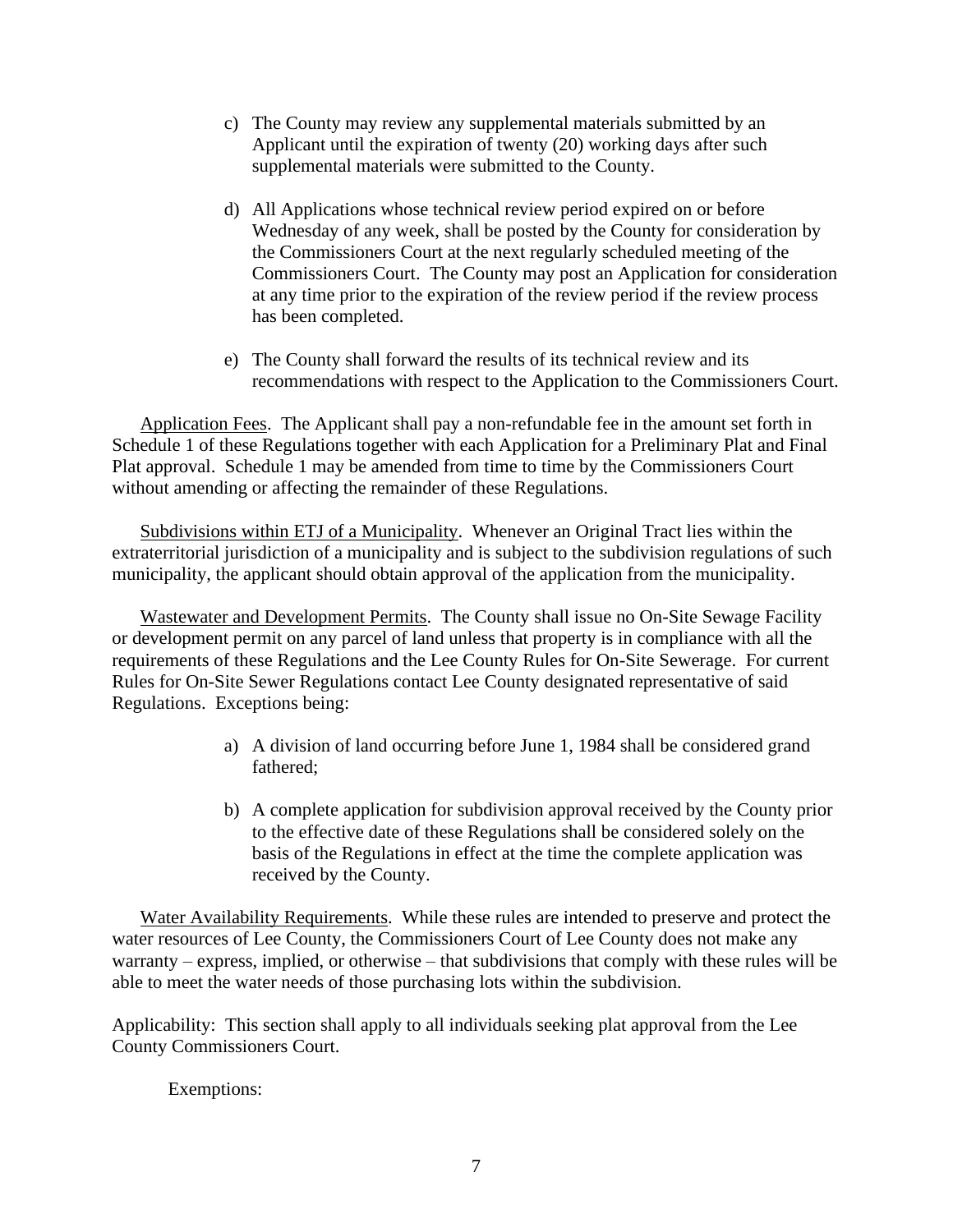- a) All subdivisions of five lots or less in which all lots average at least 2 acres each.
- b) All subdivisions of ten lots or less in which all lots are larger than ten acres.
- c) All subdivisions in which all lots are restricted by plat note to be served only by rainwater collection or surface water sources.
- d) All subdivisions of property for the purpose of conveyance to family members up to the second degree of consanguinity in which all lots average at least 2 acres, and in which each lot is to be used only for their personal single family residence.

#### Requirements:

1. Subdivisions to be served by individual private water wells:

Use of existing wells will be permitted if the wells fully meet these regulations. Well analyses shall be performed by a State of Texas Registered Professional Engineer or Hydro geologist, qualified to perform the hydro geological testing, geophysical well logging and aquifer pump testing. The following information shall be provided to Commissioners Court for each well tested.

- a) Identify the hydro geological formation by well driller's log and approved geophysical logging methods. Provide a map and list of all known wells within 1,000 feet of the proposed subdivision boundaries (or a distance where measurable draw-down effects from the proposed subdivision well are expected). Each well is to be located by latitude and longitude.
- b) Obtain the static water level to the nearest one tenth foot and equate to the mean sea level elevation. Lee County reserves the right to maintain selected monitor well sites for long-term data acquisition of static water levels in order to track regional water level trends. The test and monitor wells shall contain a one inch plug to facilitate possible future water level monitoring.
- c) The bacterial and chemical analysis of the test well as required for public water supplies.

Individuals marketing these subdivision lots shall provide each purchaser with a summary of all the above referenced data.

2. Subdivisions to be served by TCEQ permitted public water supplies:

Individuals proposing to serve a new subdivision by a public water supply system shall provide to Commissioners Court the following information: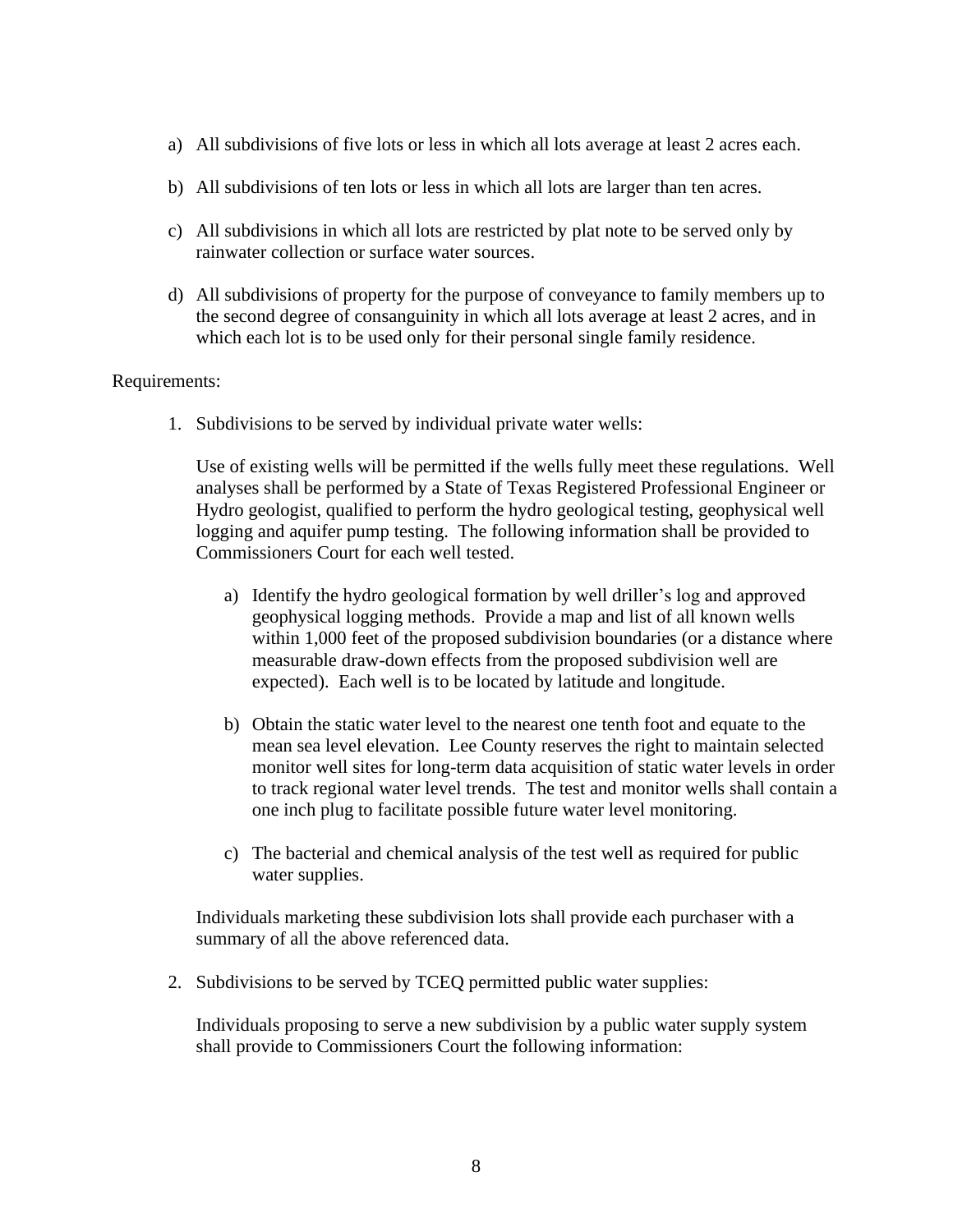- a) Certification that the public water supply system has sufficient capacity and acceptable water quality to serve all the proposed development for the subdivision.
- b) A map identifying the service boundaries of the public water supply as authorized in their Certificate of Convenience and Necessity.
- c) A projection of the annual water usage generated by the new subdivision at build-out.
- d) When new wells are being constructed to serve a TCEQ permitted water supply, provide a map and list of all known wells within 1,000 feet of the proposed subdivision boundaries (or a distance where measurable draw-down effects from the proposed subdivision wells are expected).

## ARTICLE IV

## <span id="page-12-2"></span><span id="page-12-1"></span><span id="page-12-0"></span>4. Exemptions

- 4.1 Exempted Subdivisions. The following subdivisions shall be exempt from Section 3.2 and shall not be required to obtain plat approval under these regulations:
	- a) Any division of land in which all the lots of the subdivision are more than 10 acres in area and the owner does not lay out a part of the tract as described by Section 232.001 (a)(3) of the Texas Local Government Code.
	- b) Any division of land into four or fewer parts in which the owner does not lay out a part of the tract as described by Section 232.001 (a)(3) of the Texas Local Government Code if each of the lots is to be sold, given, or otherwise transferred to an individual who is related to the owner within the third degree by consanguinity or affinity, as determined under Chapter 573, Texas Government Code. If any lot is sold, given, or otherwise transferred to an individual who is not related to the owner in the third degree by consanguinity or affinity, the platting requirements of these regulations shall apply.
	- c) Any division of land in which the owner does not lay out a part of the tract described by Section 232.001 (a)(3) of the Texas Local Government Code and the land is to be used primarily for agricultural use as defined by Section 1-d, Article VIII Texas Constitution, or for farm, ranch, wildlife management, or timer production use within meaning of Section 1-d-1, Article VIII, Texas Constitution, however, if any tract described herein above ceases to be used primarily for agricultural use or for farm, ranch, wildlife management or timber production use, the platting requirements of these regulations shall apply.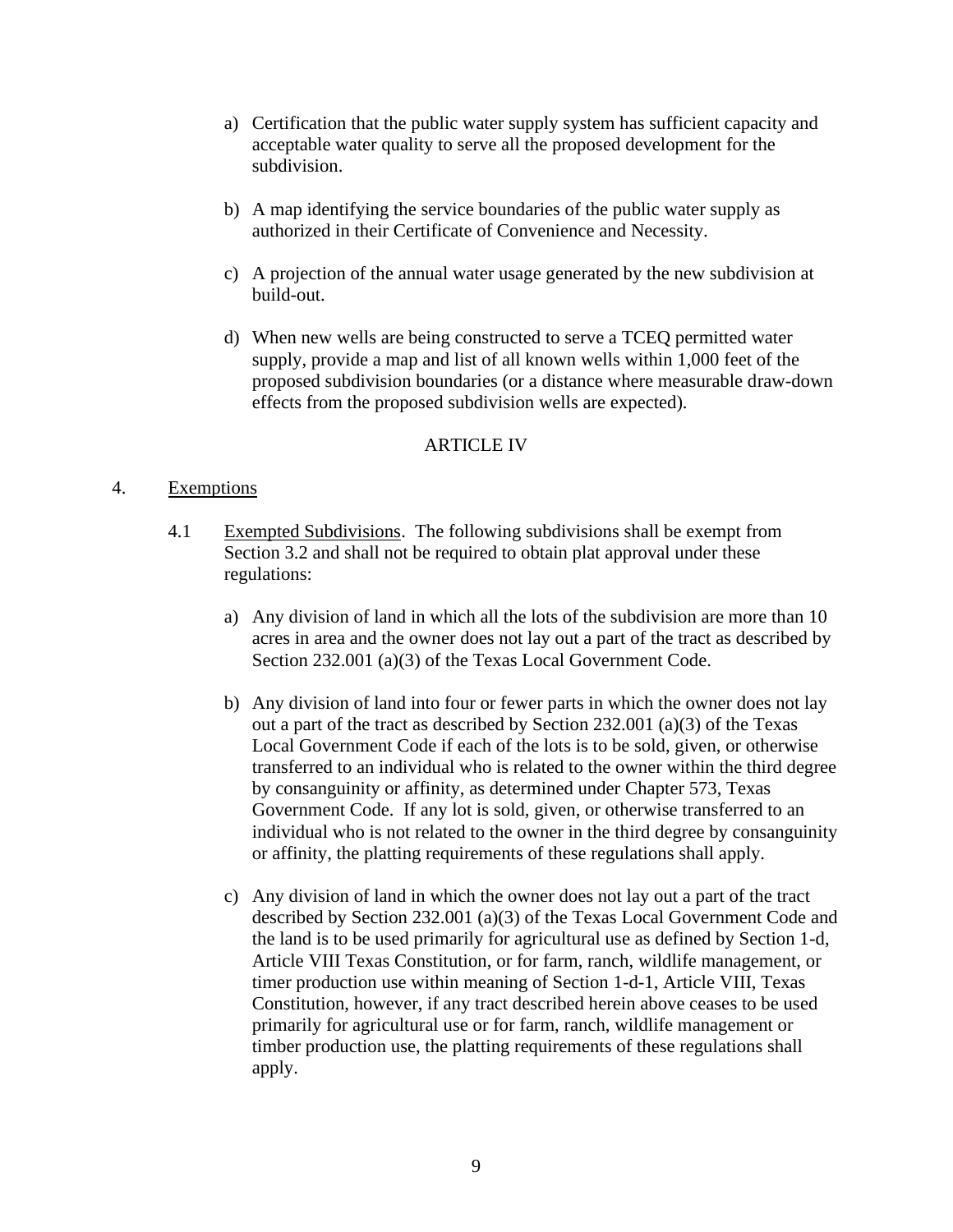- d) Any division of land in which the owner does not lay out a part of the tract as described by Section 232.001 (a)(3) of the Texas Local Government Code if all the lots are sold to veterans through the Veterans' Land Board Program.
- e) The provisions of this article shall not apply to a subdivision of any tract of land belonging to the state or any state agency, board, or commission or owned by the permanent school fund or any other dedicated funds of the state or of any political subdivision thereof unless the subdivision lays out a part of the tract described by Section 232.001 (a)(3) of the Texas Local Government Code.
- f) Any division of land in which the owner does not lay out a part of the tract described by Section 232.001 (a)(3) of the Texas Local Government Code and one new part is to be retained by the owner and the other new part is to be transferred to another person who will further subdivide the tract subject to the plat approval requirements of this article.
- g) Any division of land in which the owner does not lay out a part of the tract described by Section 232.001 (a)(3) of the Texas Local Government Code and all parts are transferred to persons who owned an undivided interest in the original tract and a plat is filed before any further development of any part of said tract.
- <span id="page-13-0"></span>4.2 Registration. An Owner whose subdivision is exempt from the platting requirements of these Regulations shall register the division with the County Clerk and submit the following to the County Clerk:
	- a) A duplicate copy of the conveyance instrument, with legible metes and bounds description attached there to;
	- b) A survey plat prepared by the registered professional land surveyor showing the boundaries of the Lots, adjacent roads and adjacent property owners;
- <span id="page-13-1"></span>4.3 Certificate of Exemption. On request of the Owner, the County shall issue a certificate for presentation to the County Clerk certifying that the division of land is exempt from any platting requirements.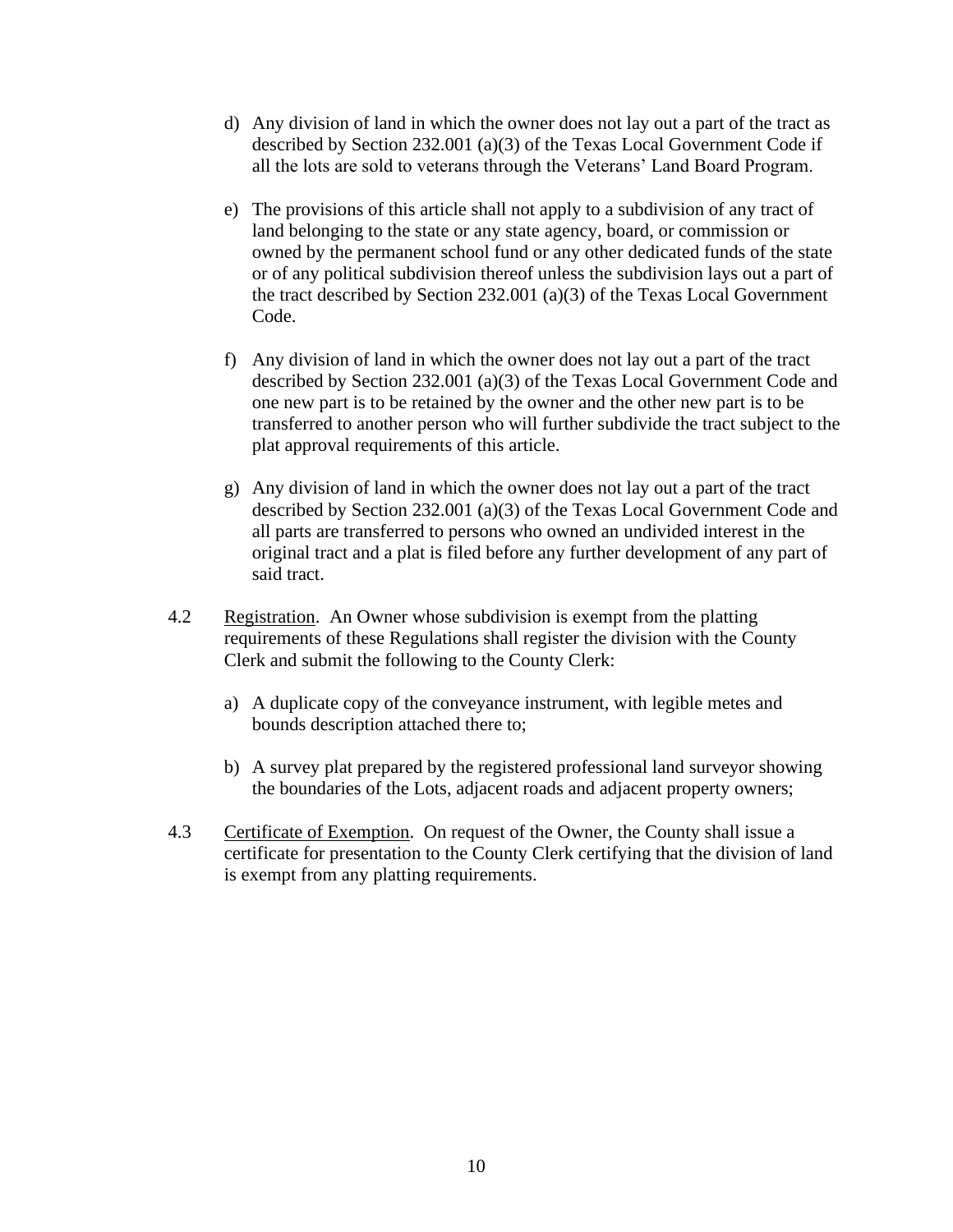#### ARTICLE V

#### <span id="page-14-1"></span><span id="page-14-0"></span>5. Preliminary Plat

<span id="page-14-2"></span>Information. A proposed Preliminary Plat shall include the following:

- a) General Information
	- 1) Name of the proposed Subdivision, which shall not be the same or deceptively similar to any other subdivision within the County unless the subdivision is an extension of a pre-existing, contiguous subdivision.
	- 2) The boundary lines and total acreage of the Original Tract and the Subdivision.
	- 3) A note stating the total number of Lots within the proposed subdivision and the average size of Lots, and the total number of Lots within the following size categories: 10 acres or larger, larger than 5.0 acres and smaller than 10 acres, 2.00 acres or larger up to 5.00 acres, larger than 1.00 acre and smaller than 2.0 acres and smaller than 1.00 acre.
	- 4) Approximate acreage and dimensions of each Lot.
	- 5) The location of any proposed parks, squares, greenbelts, schools or other public use facilities.
	- 6) Names of adjoining subdivisions or owners of property contiguous to the proposed Subdivision.
	- 7) Name and address of the surveyor and/or engineer.
	- 8) Name and address of the Owner, and developer or applicant if not the Owner.
	- 9) Area map showing general location of Subdivision in relation to major roads, towns, cities or topographic features.
	- 10) North arrow, scale and date. The scale shall not exceed  $1" = 200'$ .
	- 11) Boundary lines of any incorporated city and the limit of the extraterritorial jurisdiction of any city.
	- 12) The location of school district boundaries and a statement clearly indicating in which school district(s) the Subdivision is located. In the event any Lot lies within more than one school district then the plat shall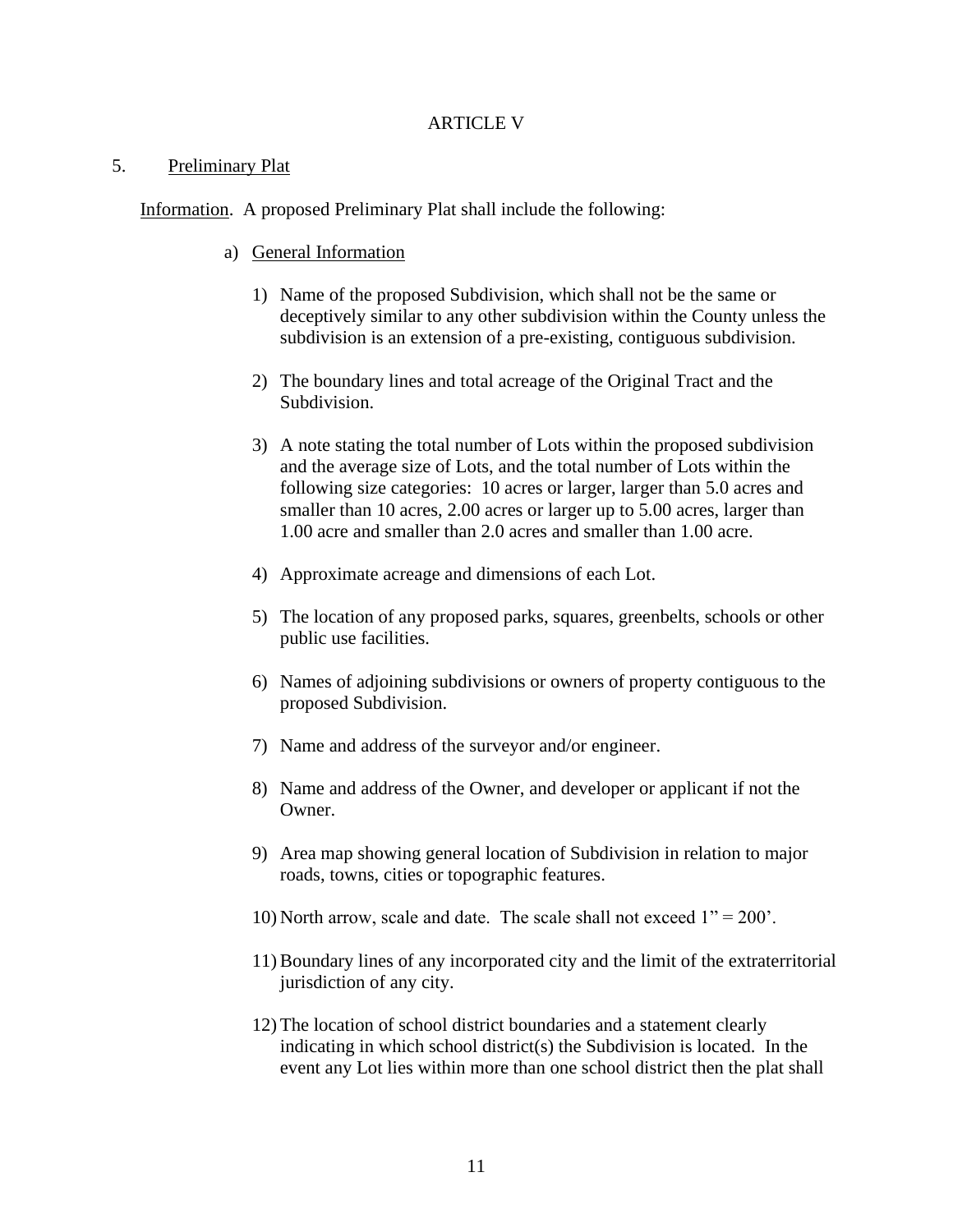clearly state the number of acres within the Lot that lies within each school district.

- b) Flood Plain and Drainage Information
	- 1) Elevation contours at no greater than ten foot (10') intervals, based on NGVD '29 or '88 datum.
	- 2) All Special Flood Hazard Areas identified by the most current flood Insurance Rate Maps published by the Federal Emergency Management Agency.
	- 3) For each lot containing 100-year floodplain, sufficient additional contours to identify and delineate the 100-year floodplain and regulatory floodway, if any. If base flood elevations have not already been established, they shall be established by a method satisfactory to the County.
	- 4) For each subdivision containing 100-year floodplain, at least one benchmark showing NGVD '29 or '88 elevation, as well as latitude and longitude.
	- 5) If any new roads or alleys are proposed, then a drainage plan depicting the anticipated flow of all drainage onto and from the subdivision and showing all major topographic features on or adjacent to the property including all water courses, 100 year floodplain boundaries, ravines, bridges and culverts.
	- 6) The location and size of all proposed drainage structures, including on-site retention or detention ponds and easements and the impact of lot and street layouts on drainage.
	- 7) Depiction of all streams, rivers, ponds, lakes, other surface water features or any Sensitive Features (as defined by the Texas Commission on Environmental Quality in 30 Texas Administrative Code §213.3) and a statement certified by the surveyor or engineer under his or her professional seal that, to the best of his or her knowledge, the plat accurately reflects the general location (or absence) of all such features in accordance with the terms of these Regulations.
- c) Street and Right of Way Information
	- 1) Location, length and right-of-way widths of all proposed streets and a depiction of how all proposed streets shall connect with previously dedicated, platted or planned streets within the vicinity of the Subdivision.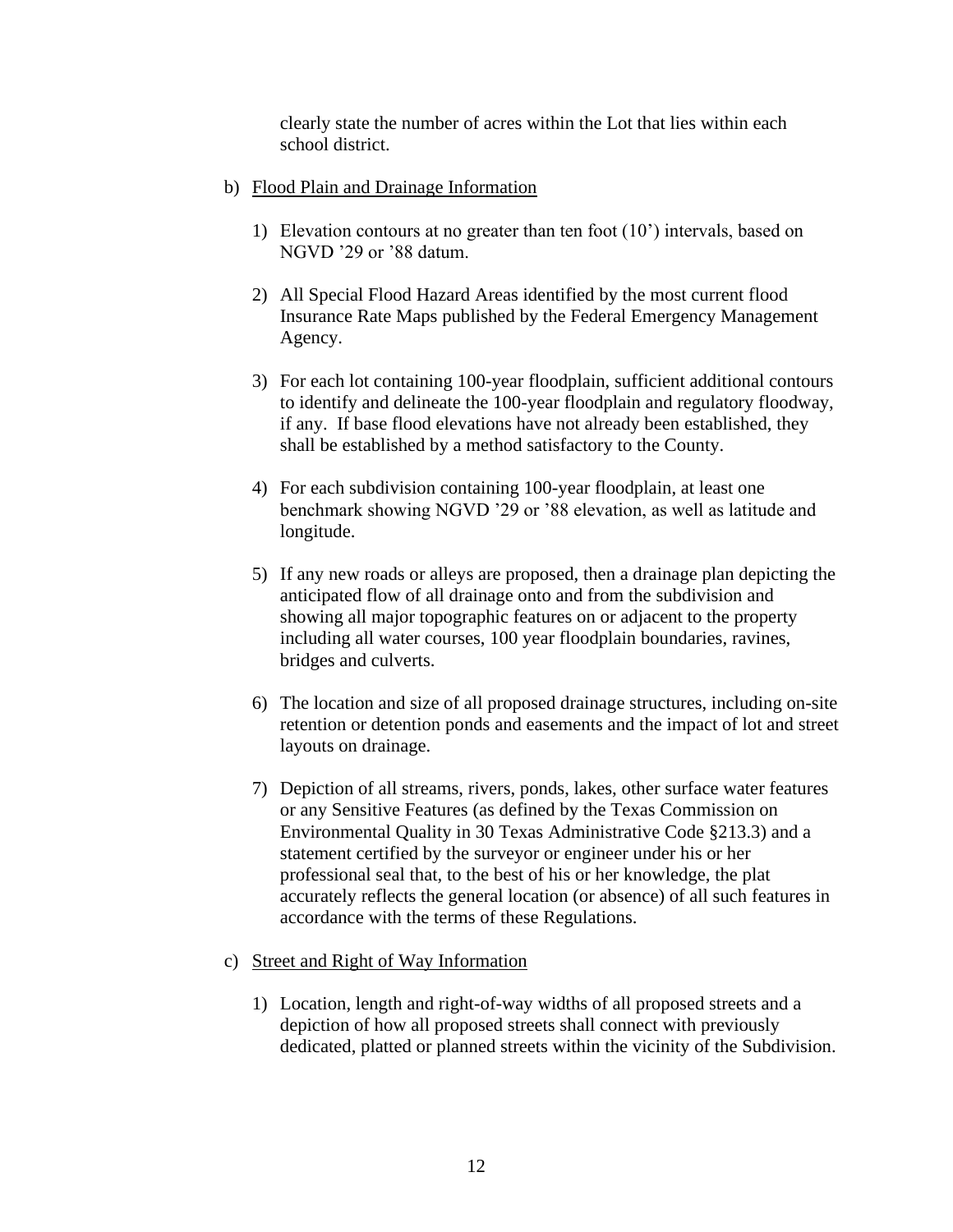- 2) Location, size and proposed use of all proposed access easements, or Shared Access Driveways, if any.
- 3) A statement indicating whether the Applicant shall seek County maintenance of the roads or approval of a homeowner's association for road maintenance or designation of roads as private roads.
- 4) The number of feet of frontage of each Lot onto a Permitted Street.
- 5) A designation of the classification of each road or street to be constructed or existing streets abutting any Lot (County maintained curbed and guttered street, County maintained, or Private non - county maintained) as determined in accordance with Section 7.3 below.
- 6) Proposed location of all depth gauges, as required under Article 10, at all road crossings where the 100 year frequency flow or lesser frequency storm event is anticipated to flow over the road surface and any proposed gates or warning devices. Note: the Commissioners Court may require gates or warning devices at such locations.
- 7) If seeking access to public or state roads the driveway spacing should meet the current regulations for access driveways to state highways as published in TXDOT manual.
- d) Water, Wastewater and Utilities Information
	- 1) Designation of the entity supplying electric, phone and gas utilities to Lots, or a statement that such utility is not available.
	- 2) The location of all proposed utility easements and/or infrastructure, including water well sanitary easements, if applicable, twenty (20) foot utility easements shall be established on each side of all right of ways for proposed streets or roads.
	- 3) Designation of the water and sewer utility provider for the Subdivision, if known, and the source of the water intended to serve each Lot within the subdivided area (i.e. surface water, ground water from a specified aquifer, etc.) or, if the source of water is not known, a statement to that effect.
	- 4) Certification that all Lots have been designated in compliance with the rules of Lee County for On-Site Sewage Facilities, together with all planning and evaluation materials required to determine Lot sizing under the Lee County On-Site Sewage Rules and any request for a variance under the Rules of Lee County for On-Site Sewage Facilities.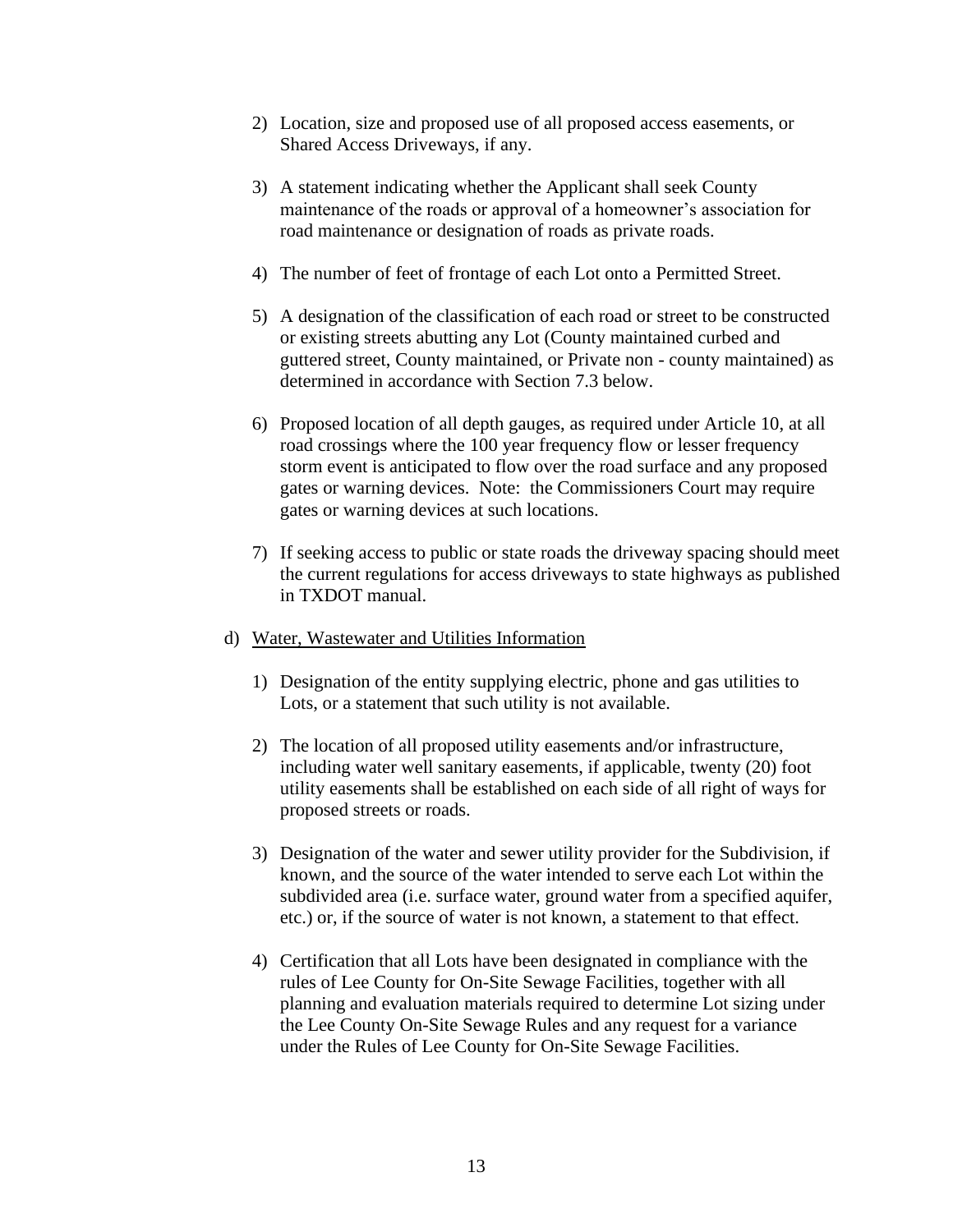<span id="page-17-0"></span>Street Design. A proposed Preliminary Plat shall satisfy the requirements of Article VII relating to design of streets and shall contain a written certification from a Registered Professional Engineer that the location and dimensions of streets as set forth and laid out on the Preliminary Plat are in accordance with these Regulations.

<span id="page-17-1"></span>Drainage. If any new roads or alleys are proposed, then a proposed preliminary plat shall satisfy the requirements of Article X relating to Drainage and shall contain a written certification from a Registered Professional Engineer stating that the location and approximate sizes of the drainage structures set forth in the Preliminary Plat are in accordance with the County's Drainage Design Criteria.

<span id="page-17-2"></span>On-Site Sewage Rules. A proposed preliminary plat shall satisfy the requirements of the Rules of Lee County for On-Site Sewage Systems.

<span id="page-17-3"></span>Approval of Preliminary Plat. The Commissioners Court shall approve a Preliminary Plat if it satisfies each of the requirements set forth in Article V and all other provisions of these Regulations.

Environmental Regulations:

A proposed preliminary plat shall satisfy the requirements of the rules of:

- 1) The Unites States Fish and Wildlife Service and/or the Texas Parks and Wildlife Department and/or the E. P. A. and
- 2) Any other person or political subdivision whose approval will be required before construction can begin.

<span id="page-17-4"></span>Construction Activities. Approval of a Preliminary Plat does not authorize any construction or Development activities, except as permitted in Section 8.6 below, but merely authorizes the Applicant to proceed with the preparation of a Final Plat.

<span id="page-17-5"></span>No Conveyance of Lots. Conveyance of lots depicted on a Preliminary Plat shall not be permitted until the Final Plat has been approved and the Record Plat filed with the County Clerk.

<span id="page-17-6"></span>Expiration. Approval of a Preliminary Plat shall expire and be of no further force and effect in the event a Final Plat for a portion of the Subdivision is not filed within twelve (12) months following the date of the Commissioner's Court approval of the Preliminary Plat.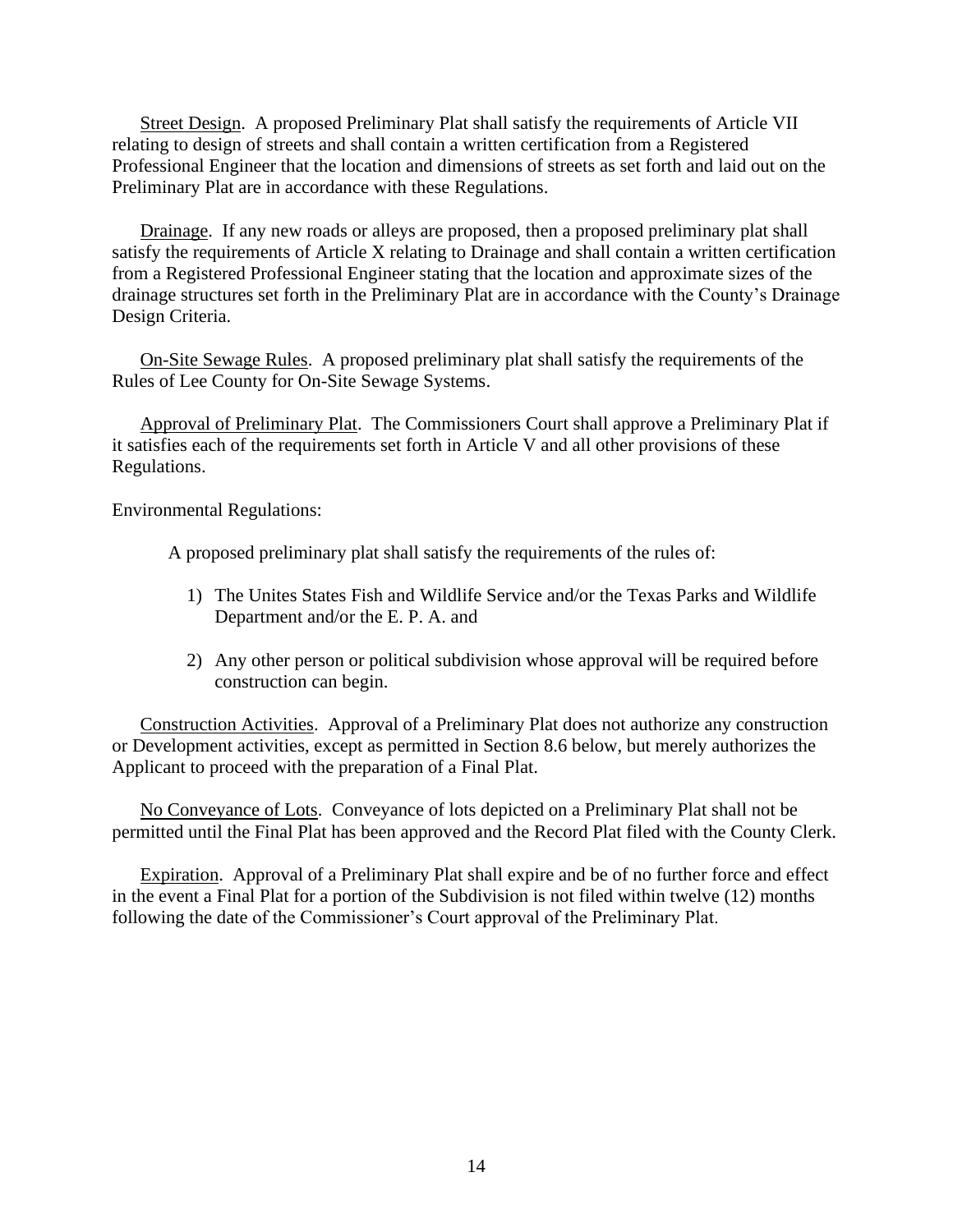## ARTICLE VI

## <span id="page-18-1"></span><span id="page-18-0"></span>6. Final and Record Plat

<span id="page-18-2"></span>Information. A proposed Final Plat shall comply with the requirements of the approved Preliminary Plat and shall include the following:

## a) General Information

- 1) Bearings and dimensions of the boundary of the Subdivision and all Lots, parks, greenbelts, easements or reserves. Dimensions shall be shown to the nearest one-hundredth of a foot  $(0.01)$  and bearings shall be shown to the nearest one second of angle (01"). The length of the radius and arc of all curves, with bearings and distances of all chords, shall be clearly indicated as required by Texas Board of Professional Land Surveying.
- 2) Description of monumentation used to mark all boundary, lot and block corners, and all points of curvature and tangency on street rights-of-way.
- 3) Location of original survey line. The subdivision shall be located with respect to an original corner of the original survey of which it is part.
- 4) Lot and block numbers for each Lot.
- 5) Acreage of all Lots, calculated to the nearest one-Thousandth of an acre.
- b) Flood Plain and Drainage Information
	- 1) For subdivisions containing 100 year floodplain, benchmarks and finished floor elevations of each lot in accordance with the Lee County Flood Damage Prevention Ordinance.
	- 2) For each subdivision containing 100 year floodplain, the two monuments required in section 3.5(f) will have elevations listed in NGVD 1988 or newer datum.
- c) Street and Right of Way Information
	- 1) Total length of all streets, to the nearest one-tenth mile, and a declaration as to which category of streets will be constructed, as described in Section 7.7 (paved, public streets to be maintained by the County), Section 7.8 (unpaved, private streets to be maintained by an approved homeowners association) or Section 7.9 (paved, private streets maintained by an approved homeowners association).
	- 2) Total area of all rights-of-way to be dedicated to the public.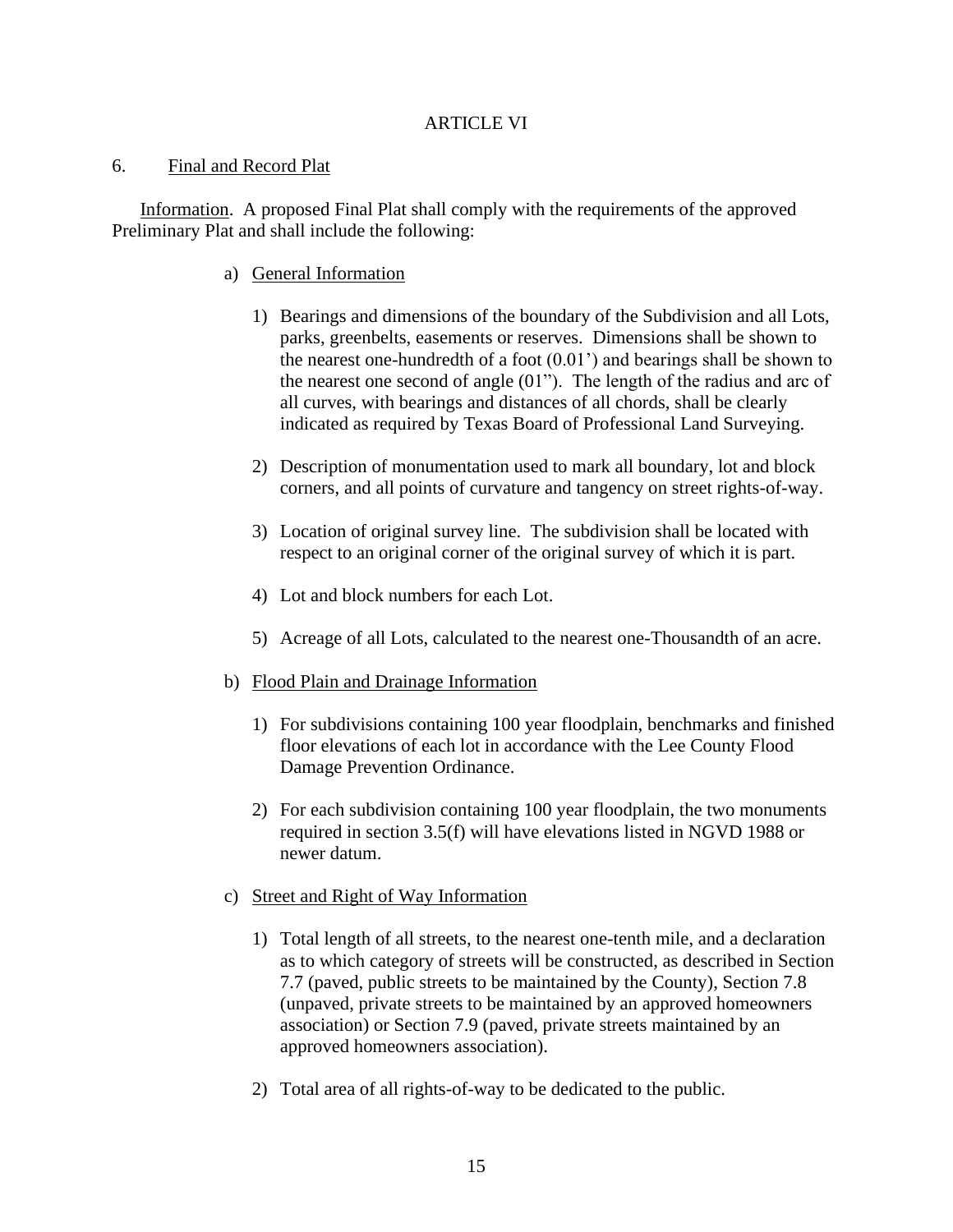- 3) The items required under Section 6.4 (County Maintained Streets) or Section 6.5 (Homeowner Association Maintained Streets), as applicable.
- 4) The following statement shall appear prominently on the Final Plat: "In order to promote safe use of roadways and preserve the conditions of public roadways, no driveway constructed on any lot within this subdivision shall be permitted access onto a publicly dedicated roadway unless (a) Approved by TXDOT on State roads or the Commissioner in whose precinct the proposed subdivision is located of Lee County. (b) the driveway satisfies the minimum spacing requirement for driveways set forth in Sections 7.4 and 7.5 of the Lee County Subdivision Regulations."

#### d) Water, Wastewater and Utilities Information

- 1) The following statement shall appear prominently on the Final Plat: "No structure in this subdivision shall be occupied until connected to an individual water supply or state-approved community water system. Prospective property owners are cautioned by Lee County to question the seller concerning ground water availability.
- 2) The following statement shall appear prominently on the Final Plat: "No structure in this subdivision shall be occupied until connected to a public sewer system or to an on-site wastewater system that has been approved and permitted by Lee County."

#### e) Other Plat Notes and Certifications

- 1) The following statement shall appear prominently on the plat: "No construction or development within the subdivision may begin until all Lee County Subdivision and Development Regulations have been satisfied."
- 2) Certifications and Plat Notes.

<span id="page-19-0"></span>Standard for Approval. The Commissioners Court shall approve a Final Plat if it satisfies each of the Requirements set forth in Articles VI, VII, VIII, IX and X.

<span id="page-19-1"></span>Approval of a Final Plat. Approval of a Final Plat shall not authorize any construction or Development activities, except as permitted under Section 8.6 below, but merely authorizes the Applicant to proceed with preparation of a Record Plat.

<span id="page-19-2"></span>Additional Requirements for County Maintained Streets. Concurrently with the filing of an application for Final Plat approval, an Applicant seeking to construct streets or drainage improvements that will be accepted by the County for maintenance, shall submit the following: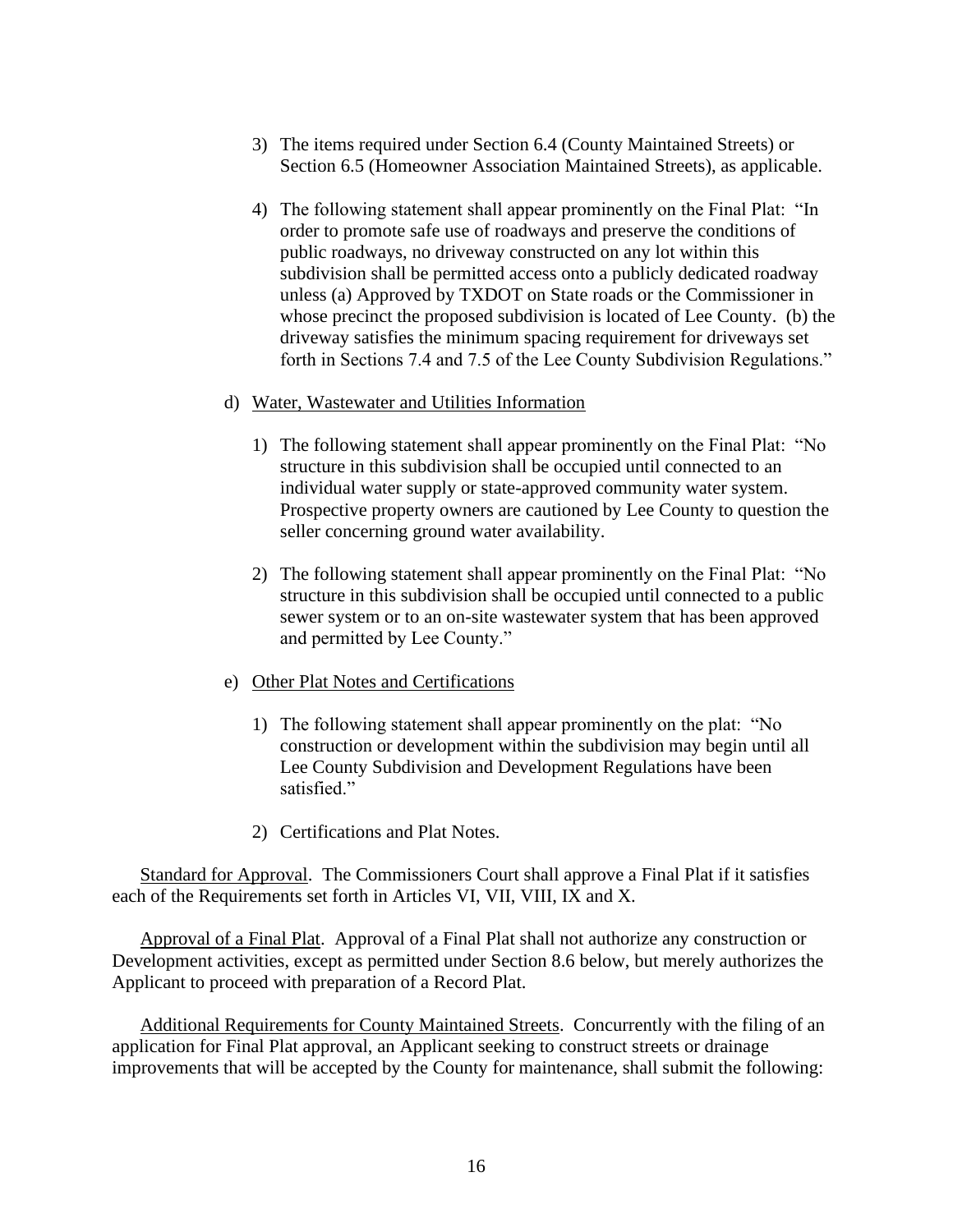- a) Construction Plans for all streets and drainage improvements within the subdivision and signage plans for all streets;
- b) A certification under the seal of a Professional Engineer that the Construction Plans and pavement designs are in compliance with these Regulations;
- c) The anticipated cost, per linear foot, of each street; and
- d) The total estimated construction cost of all of the streets and drainage improvements proposed to be constructed within the subdivision.

<span id="page-20-0"></span>Additional Requirements for Streets to be Maintained by a Homeowners Association. Concurrently with the filing of an application for Final Plat approval seeking approval of a homeowners association to maintain the streets within the Subdivision the Applicant shall submit the following:

- a) Construction Plans for all streets and drainage improvements within the subdivision and signage plans for all streets;
- b) Ready-for-execution copies of the articles of incorporation and bylaws of the homeowners association; and
- c) The minimum annual assessments that will be imposed upon members of the homeowners association.

<span id="page-20-1"></span>Record Plat. Within twelve (12) months following approval of the Final Plat, the Applicant shall present a Record Plat to the County for final approval and delivery to the County Judge for execution. The Record Plat shall contain, or be submitted with, the following:

- a) All revisions necessary to comply with any conditions to approval of the Final Plat stipulated by the Commissioners Court;
- b) Submissions satisfying one of the following:
	- i) Streets to be Constructed After Recording Plat. The Road Construction Security required under Section 8.3 with executed articles of incorporation and bylaws for an approved homeowners association, if applicable, together with any modifications made to the Signage Plans or Construction Plans following review by the County, certified under the seal of a professional engineer to be in compliance with these Regulations and approved by the Commissioner in whose precinct the proposed Subdivision is located; or
	- ii) Streets Constructed Before Recording Plat. A certification from the Commissioner in whose precinct the proposed subdivision is located that all Permitted Streets reflected on the Record Plat have been constructed in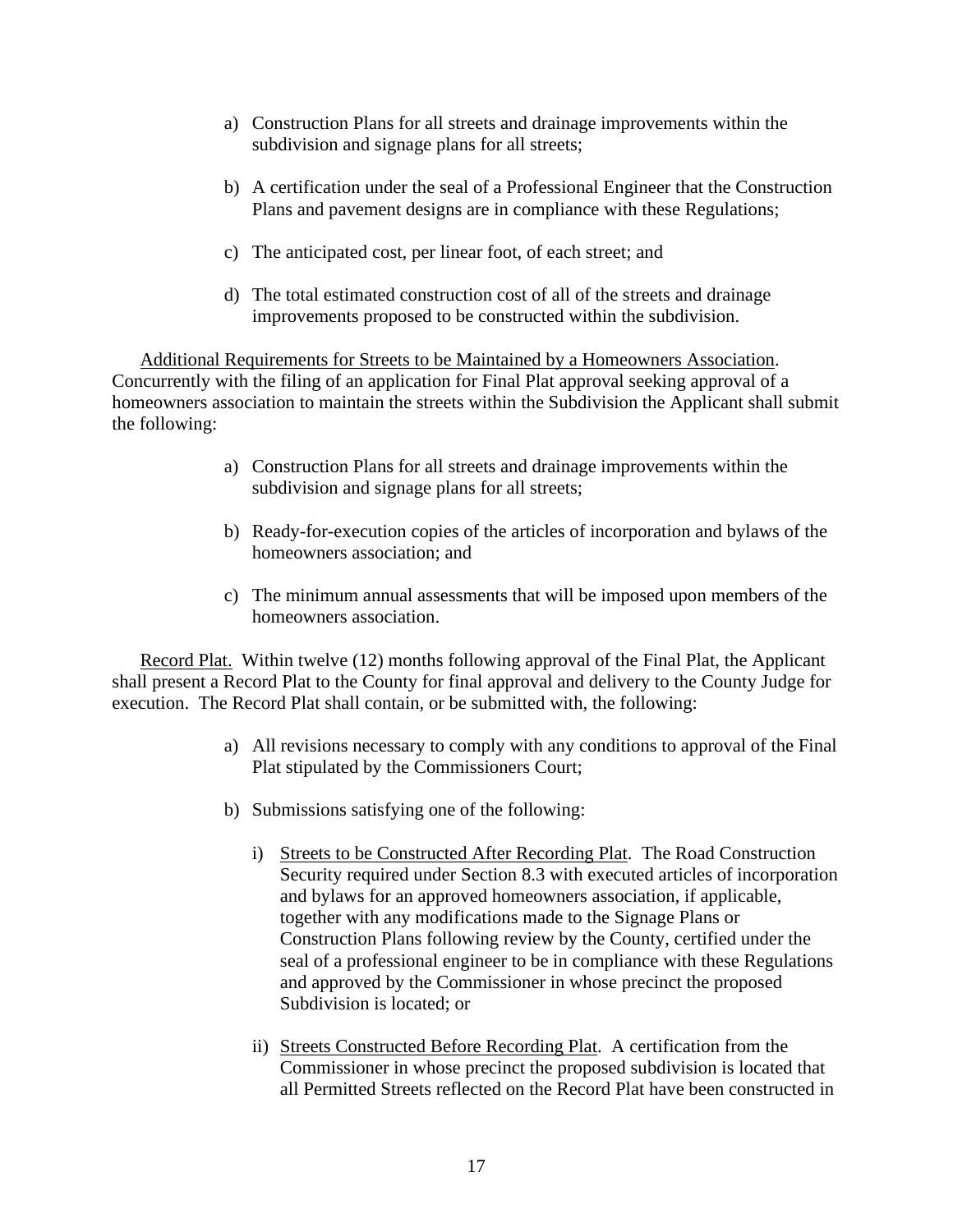accordance with the Regulations and inspected by the Commissioner in whose precinct the proposed Subdivision is located, together with As Built Plans for such streets, the Maintenance Bond described in Section 8.2 below, and executed articles of incorporation and bylaws for an approved homeowners association; if applicable;

- c) All items required in Section 3.5 above, including filing fees and tax certificates; and
- d) If the Record Plat is approved prior to completion of construction of all Permitted Streets, an acknowledgement that no Development Permit will be issued for any Lot until completion of sub-grade of the Permitted Street serving the Lot and, if applicable, installation of all underground utilities.
- e) By submitting a Record Plat, the Owner acknowledges that he or she is aware of and will comply with all Orders of Lee County regarding construction and development in effect at the time the Subdivision application was submitted, including:
	- 1) Order requiring all construction within County right-of-way, including driveways and drainage improvements and the cutting of any existing roads for installation of utilities, to obtain approval from the County prior to commencement, to be inspected prior to completion, prohibiting cutting of certain roadways within three (3) years of construction thereof and imposing fines for noncompliance.

## ARTICLE VII

## <span id="page-21-2"></span><span id="page-21-1"></span><span id="page-21-0"></span>7. Street Design and Construction

- 7.1 Permitted Streets. All streets, whether maintained by the County or a homeowners association, shall be constructed in accordance with these Regulations and shall be classified as one of the three following types of streets (referred to collectively as "Permitted Streets"):
	- a) Publicly dedicated, paved and to be maintained by the County and constructed pursuant to Section 7.7;
	- b) Private, not paved and to be maintained by a Homeowners Association in perpetuity (or until constructed to then-applicable County standards for acceptance of maintenance, and accepted for maintenance by resolution of the Commissioners Court) and constructed pursuant to Section 7.8; or
	- c) Private, paved and to be maintained by a Homeowners Association in perpetuity (or until constructed to then-applicable County standards for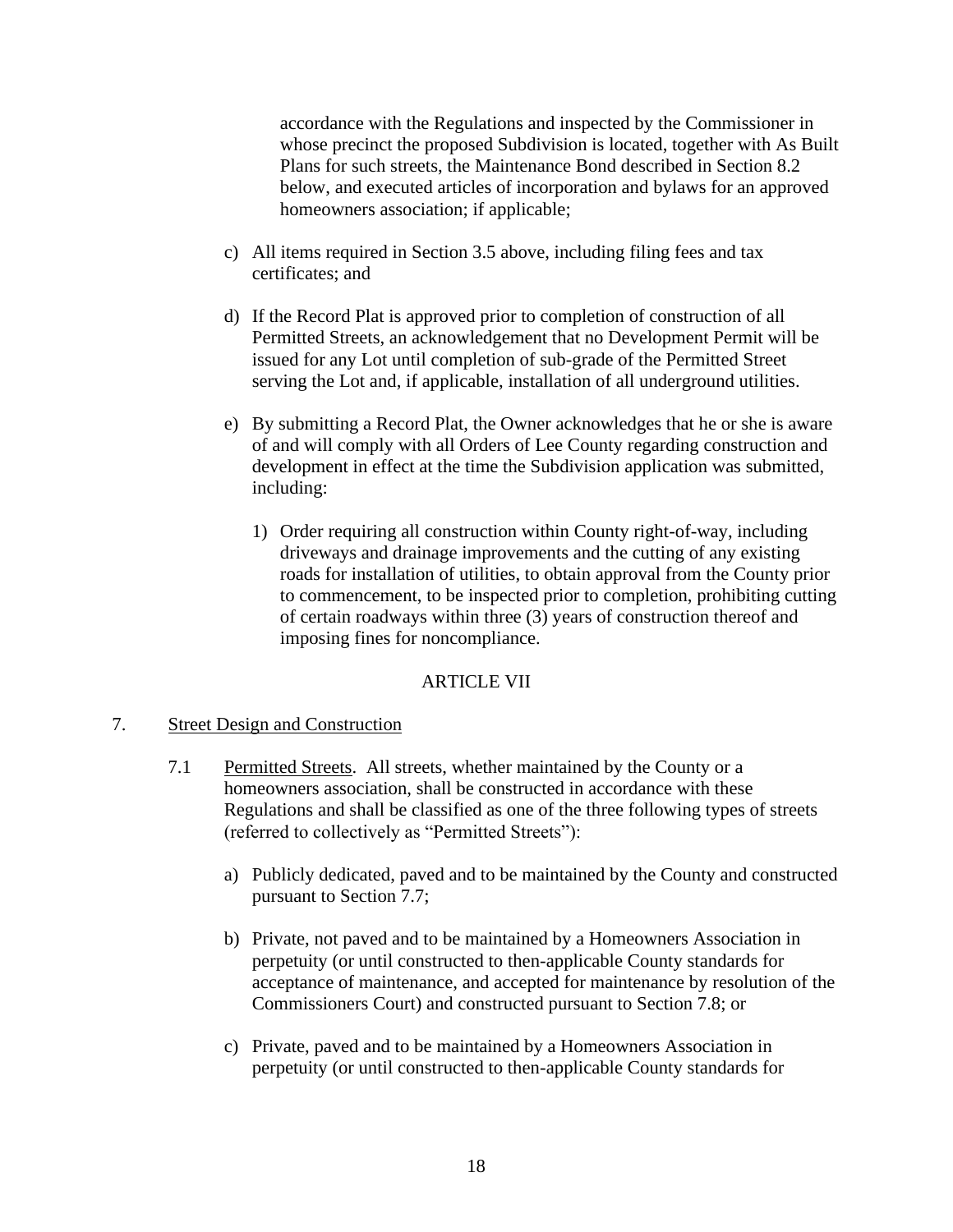acceptance of maintenance, and accepted for maintenance by resolution of the Commissioners Court) and constructed pursuant to Section 7.9.

- <span id="page-22-0"></span>7.2 Dedication to Public. Any dedication to the public shall be accomplished either by deed conveying a fee simple interest or by a dedication on the plat conveying a perpetual right of way easement in the property to the County for public use. No dedication shall be effective until the Record Plat is recorded. In no event shall any private lot extend into a dedicated roadway.
- <span id="page-22-1"></span>7.3 Design of Public Improvements. All improvements shall be designed and installed so as to provide, to the maximum extent feasible, a logical system of utilities, drainage and streets and to permit continuity of improvements to adjacent properties.
- <span id="page-22-2"></span>7.4 Access to Permitted Streets, Flag Lots. Except with respect to Lots served by Shared Access Driveways, each Lot shall have the minimum direct frontage onto a Permitted Street set forth below and Driveways shall be spaced no closer than the minimum space intervals set forth below, depending on the classification of road onto which the Lot has frontage and the driveway has access:

| Road Classification                    | Minimum Direct<br>Lot Frontage | Minimum<br>Driveway Spacing |
|----------------------------------------|--------------------------------|-----------------------------|
| County-maintained, curbed and guttered | $100^{\circ}$                  | $20^{\circ}$                |
| County-maintained                      | $100^{\circ}$                  | 25'                         |
| Private (non-county-maintained)        | 100'                           | 25                          |

- a) Incentive for Qualifying Lots. Qualifying Lots will be exempt from the minimum lot frontage and driveway spacing requirements specified above if approved by the County Commissioner in whose precinct the proposed Subdivision is located and Commissioners Court with due regard to safety concerns. A Qualifying Lot is any Lot that (i) is restricted by plat note to development of a single family residence, (ii) has direct access onto a Permitted Street and (iii) satisfies the minimum Lot size requirements set forth in the Rules of Lee County for On-Site Sewage Facilities.
- b) Flag Lots. Flag lots shall generally not be permitted.
- <span id="page-22-3"></span>7.5 Commercial Driveways. Driveways serving commercial development shall be spaced at the minimum intervals of one hundred fifty feet (150').
- <span id="page-22-4"></span>7.6 Shared Access Driveways. Up to one (1) Lot without independent access to a Permitted Street may obtain access to a Permitted Street by means of a Shared Access Driveway if approved by the Commissioners Court. An additional two (2)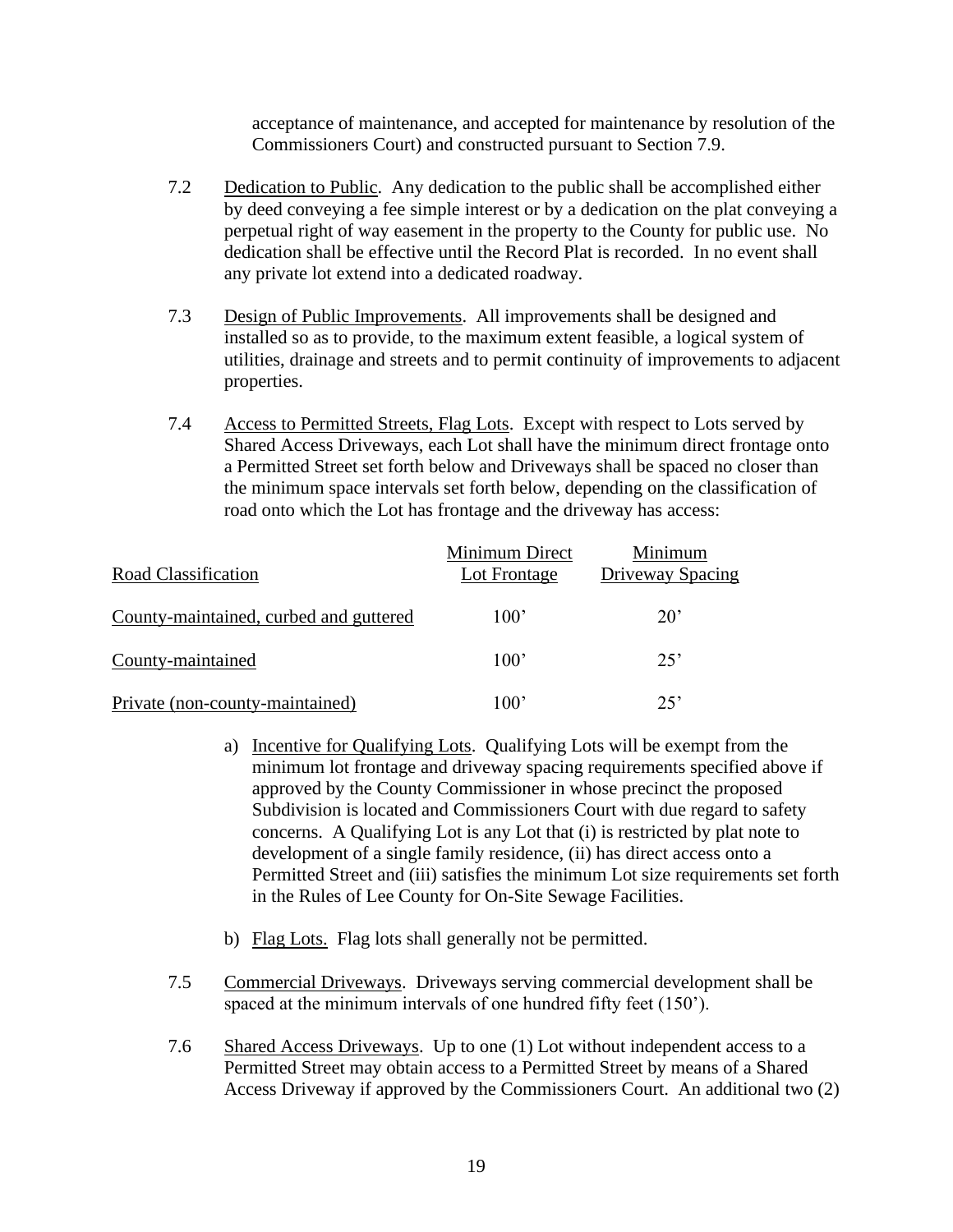Lots having independent access to a Permitted Street may also share the use of the Shared Access Driveway. Shared Access Driveways are intended as a means to provide flexibility in the development process, preserve the rural character of the land and avoid excessive infrastructure costs when such costs would provide little or no social benefit. Shared Access Driveways are not intended to serve as a substitute for interior roads. Excessive use of Shared Access Driveways will not be permitted. Any application proposing shared access driveways shall also satisfy the following requirements:

- a) A plat note must be conspicuously displayed on the plat stating:
	- i) No more than three single family residences may share use of the Shared Access Driveway and if any other Development of a Dwelling Unit occurs on any of the Lots obtaining access through the Shared Access Driveway, then such new Dwelling Unit must be constructed on a separately platted lot with direct frontage onto and physical access to a Permitted Street prior to construction of the Dwelling Unit. A duplex will not be considered a single-family residence for purposes of this sub-paragraph.
	- ii) The homeowners of the Single Family Residences obtaining access through the Shared Access Driveway shall be solely responsible for all maintenance of the driveway, including maintaining any drainage structures associated with the driveway. The driveway must be maintained at all times in a condition that will permit unencumbered vehicular access by emergency vehicles.
- b) Each of the Lots sharing the use of the Shared Access Driveway shall hold equal, indivisible and unrestricted rights in the Shared Access Driveway, which rights shall be established by recorded easement and the easement shall run with the land of each of the benefited Lots. The easement instrument shall clearly state each Lot's pro rata responsibility with respect to future maintenance or repairs of the Shared Access Driveway.
- c) The Shared Access Driveway shall be no longer than one-quarter mile in length and must have a minimum distance of (1) 200 feet from any other driveway entering onto the Permitted Street and (2) 500 feet from any other Shared Access Driveway.
- <span id="page-23-0"></span>7.7 Publicly Maintained and Dedicated Paved Streets. Paved streets dedicated to the public shall be required in all Subdivisions except those satisfying the criteria for unpaved streets or private streets, as set forth below. All such paved streets shall be designed and constructed in accordance with the specifications set forth in the Lee County Road Design and Construction Specifications. The boundary lines of all Lots fronting onto a publicly dedicated right of way shall be contiguous with the boundary of the right of way.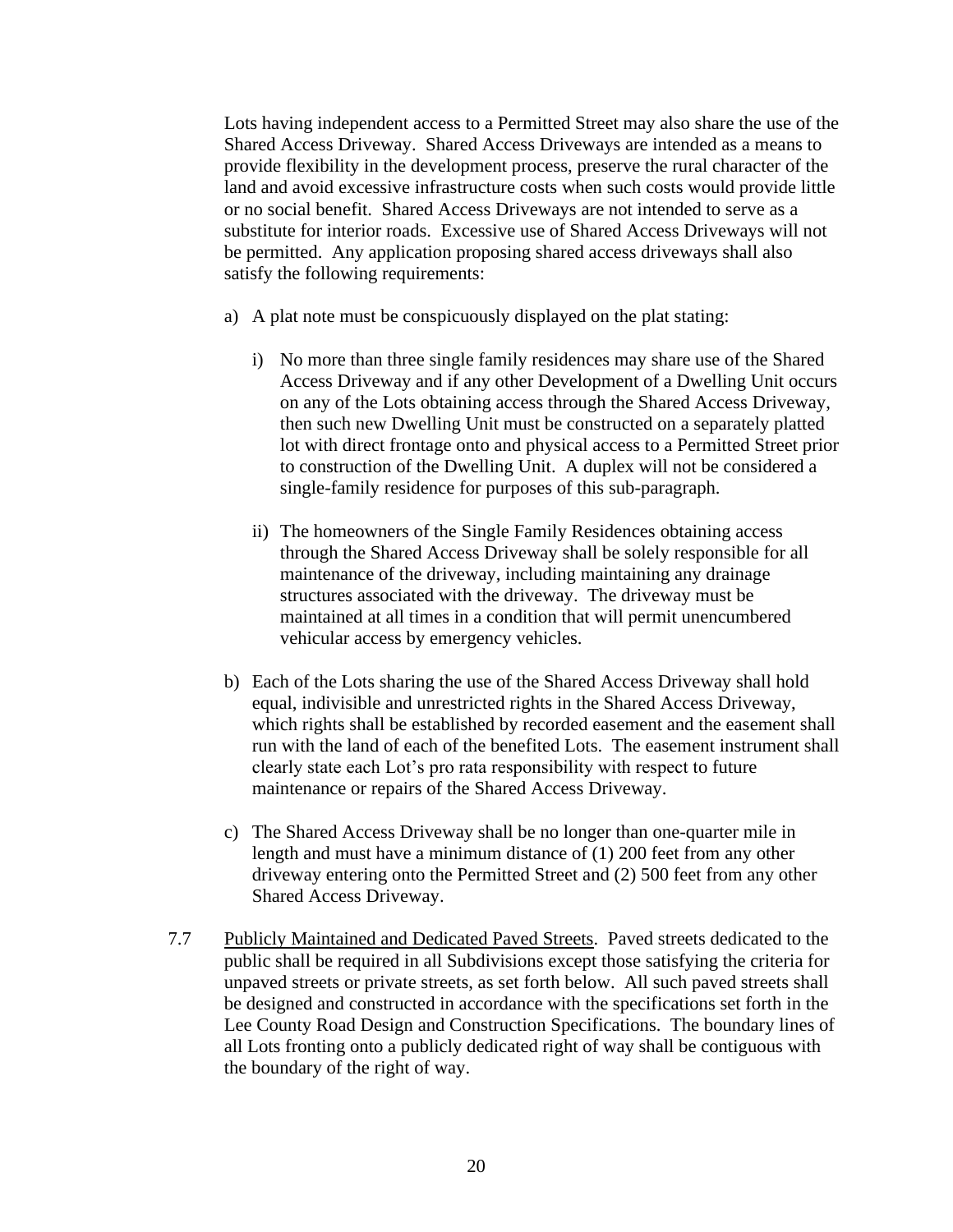- <span id="page-24-0"></span>7.8 Privately Maintained Unpaved Streets. All unpaved streets shall be designed and constructed in accordance with the Lee County Road Design and Construction Specifications attached as Appendix II. Unpaved streets shall be permitted within a subdivision only if each of the following criteria are satisfied:
	- a) All Lots with frontage or access onto the street shall be 10 acres or larger in size.
	- b) The following note shall be conspicuously displayed on the Plat:

[Owner], by filing this Plat of Record, and all future owners of property within this Subdivision, by purchasing such property, acknowledge and agree that Lee County shall have no obligation whatsoever to repair or accept maintenance of the roads shown on this subdivision until and unless [Owner] and/or the \_\_\_\_\_\_\_\_\_\_\_\_\_\_\_\_\_\_\_\_ Homeowners Association has improved the roadways to the then current standards required by Lee County and the roads have been accepted for maintenance by formal, written action of the County Commissioners Court and the roadway, with all required right of way, has been dedicated by the owners thereof, and accepted by the County, as a public street. [Owner] and all future owners of property within this Subdivision shall look solely to the **Homeowners Association** for future maintenance and repair of the roads and streets shown on this Subdivision;

- c) Restrictive covenants establishing a homeowners association, responsible for the maintenance of the roads within the subdivision, and shall be placed of record concurrently with the recording of the Record Plat; and
- d) Restrictive covenants shall be imposed on all of the Lots with frontage or access onto the unpaved road prohibiting any Regulated Development and the future re-subdivision of any tract onto lots smaller than ten acres unless the road is first constructed to the County's standards then in effect for paved roads and accepted for maintenance by the County.
- <span id="page-24-1"></span>7.9 Privately Maintained Paved Streets. All private streets shall be designed and constructed in accordance with the standards specified in the Lee County Road Design and Construction Specifications for paved, publicly dedicated streets. Private streets shall be permitted only within a Subdivision satisfying each of the following criteria:
	- a) All Lots within the Subdivision shall have an average size greater than 2 acres in size or the Commissioners Court shall have entered into an approved Development Agreement with the Owner regarding the development of a master-planned community of no fewer than twenty (20) residential lots;
	- b) The following note shall be conspicuously displayed on the Plat: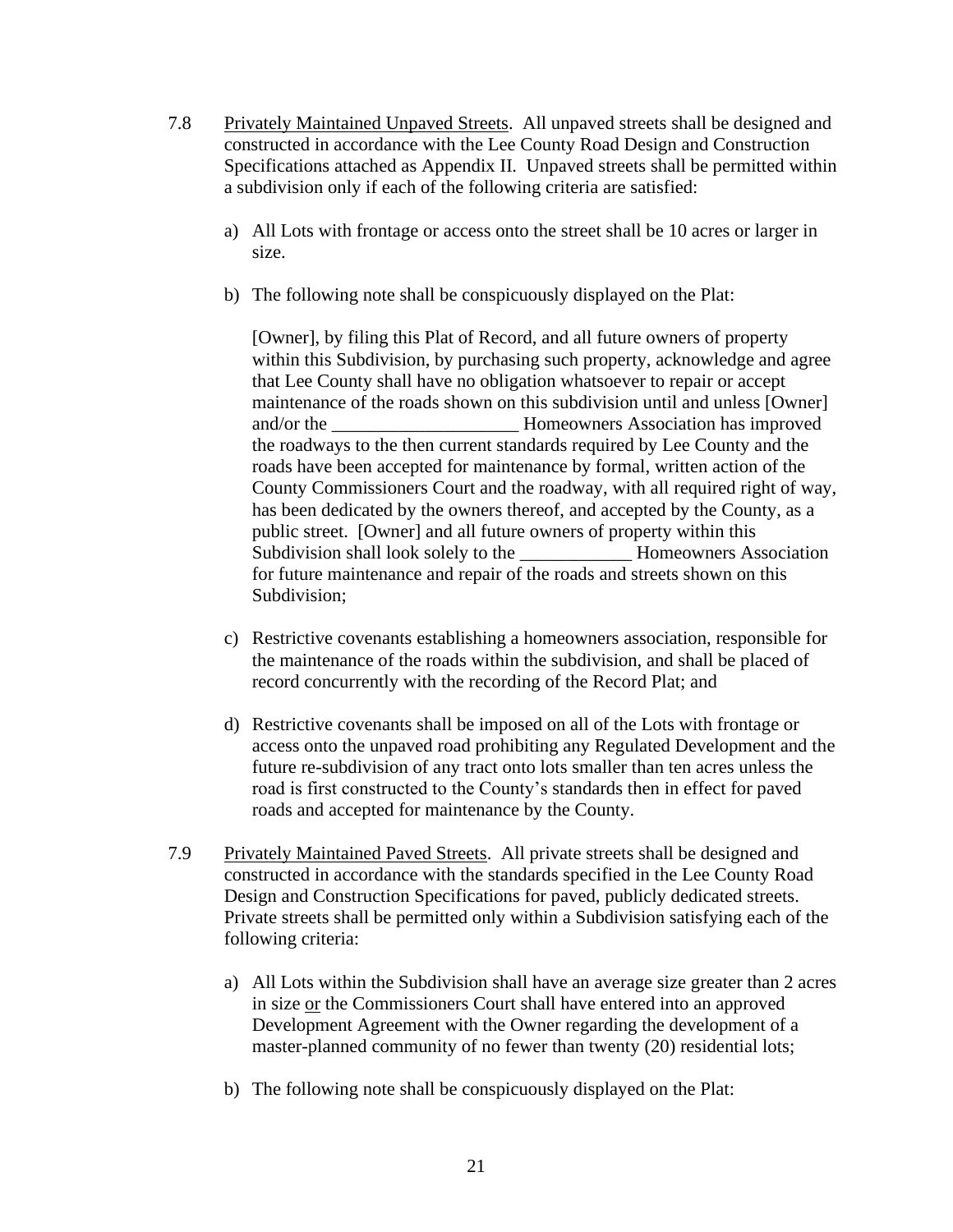[Owner], by filing this Plat of Record, and all future owners of property within this Subdivision, by purchasing such property, acknowledge and agree that they Lee County shall have no obligation whatsoever to repair or accept maintenance of the roads shown on this subdivision until and unless [Owner] and/or the \_\_\_\_\_\_\_\_\_\_\_\_\_\_\_\_\_ Homeowners Association has improved the roadways to the then current standards required by Lee County and the roads have been accepted for maintenance by formal, written action of the County Commissioners Court and the roadway, with all required right of way, has been dedicated by the owners thereof, and accepted by the County, as a public street. [Owner] and all future owners of property within this Subdivision shall look solely to the \_\_\_\_\_\_\_\_\_\_\_\_\_\_\_\_\_ Homeowners Association for future maintenance and repair of the roads and streets shown on this Subdivision; and

- c) Restrictive covenants establishing a homeowners association, shall be placed on record concurrently with the recording of the Record Plat.
- <span id="page-25-0"></span>7.10 Driveways Fronting State Roadways. If a driveway fronts a state roadway it will be required permission of TXDOT in the form of a letter or permit.

## ARTICLE VIII

## <span id="page-25-2"></span><span id="page-25-1"></span>8. Acceptance of Road Maintenance and Development Permits

<span id="page-25-3"></span>Owner's Maintenance Responsibility. The Owner shall remain responsible for all maintenance and repair of streets within a subdivision until the Commissioners Court, by formal written action or Minute Order, accepts the obligation to maintain and repair such roads. The Commissioners Court's decision to approve a Record Plat or dedication of the right of way for a street shall not be deemed to constitute acceptance of the streets for maintenance.

<span id="page-25-4"></span>County Acceptance of Maintenance. The County shall accept a road or street for maintenance when the following conditions have been satisfied:

- a) The street has been constructed as a Public Permitted Street in accordance with these Regulations, the Record Plat for the road or street has been recorded and the associated right of way has been dedicated to the public pursuant to these Regulations;
- b) The Owner has submitted a written request to the County. If the Owner is no longer available, i.e. has ceased to transact any business or, in the case of an individual, has died, any person owning property with frontage or access onto the street may submit written request;
- c) A registered professional engineer has performed and approved all required inspections and tests at the completion of each phase of construction of the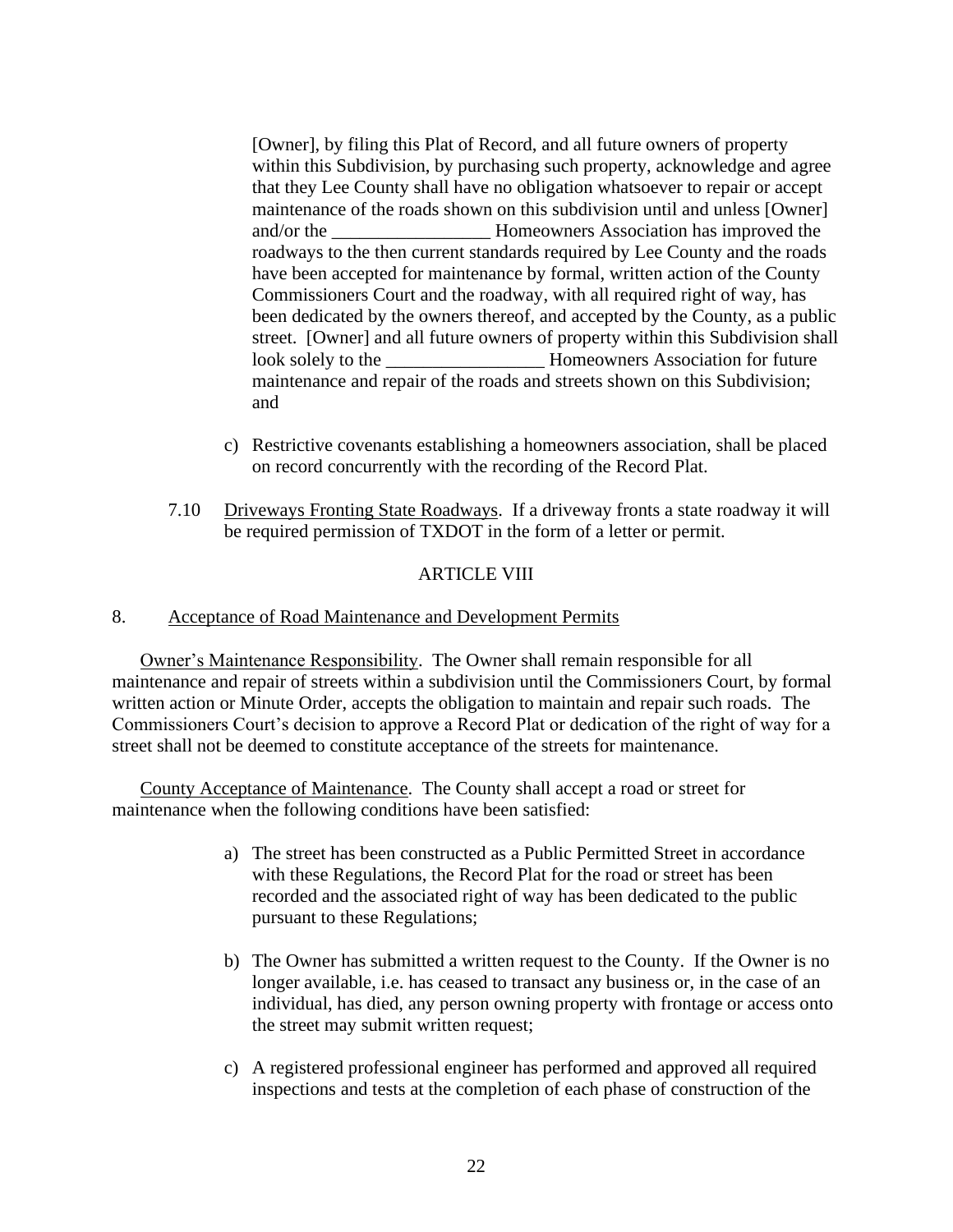street, including plasticity index, sub-base and base, tests for compacted density, depth of base and distribution of asphalt (it is the responsibility of the developer to coordinate all inspections and laboratory tests with a registered professional engineer and not to proceed with construction until proper inspections and tests have been obtained, as required by these regulations. Any laboratory tests and test holes shall be at the expense of the developer. In no event will any base be placed on the street until the sub grade has been approved in writing by the registered professional engineer and inspected by the Commissioner in whose precinct the proposed Subdivision is located;

- d) A registered professional engineer has inspected the street no earlier than 30 days prior to the Commissioners Court's acceptance of the maintenance obligation and has submitted to the Commissioners Court an Inspection Report stating that:
	- 1) The street, in its current condition and with no repairs, upgrades or improvements, is in compliance with the Regulations and all other guidelines in effect at the time of the inspection;
	- 2) The requirements of Section 10.4 below, regarding construction of drainage structures and driveway drain pipes, has been satisfied; and
	- 3) The Lee County Commissioner in whose precinct the proposed Subdivision is located recommends acceptance of the street by the Commissioners Court.
- e) And following has occurred:
	- i) Two (2) years has expired from the date that all streets, drainage (including drain pipes) and other public improvements in the subdivision were first completed and inspected by a registered professional engineer and
	- ii) The Owner has posted with the County cash, bond or a letter of credit in a form approved by the County (a "Maintenance Bond") to secure the proper construction and maintenance of the roads prior to County acceptance thereof in an amount equal to 10% of the construction costs of the streets for a term of two (2) years following acceptance by the County. The Maintenance Bond will also secure the Owner's compliance with Section 6.6 (e) above. Before release of the Maintenance Bond, the Commissioner in whose precinct the proposed Subdivision is located shall inspect the roads or streets and the Owner shall remedy all deficiencies prior to release of the Maintenance Bond. If the deficiencies are not promptly remedied, the County shall make the repairs and draw on the Maintenance Bond for payment. Note: A Maintenance Bond must be posted, regardless of the date the streets or roads are accepted by the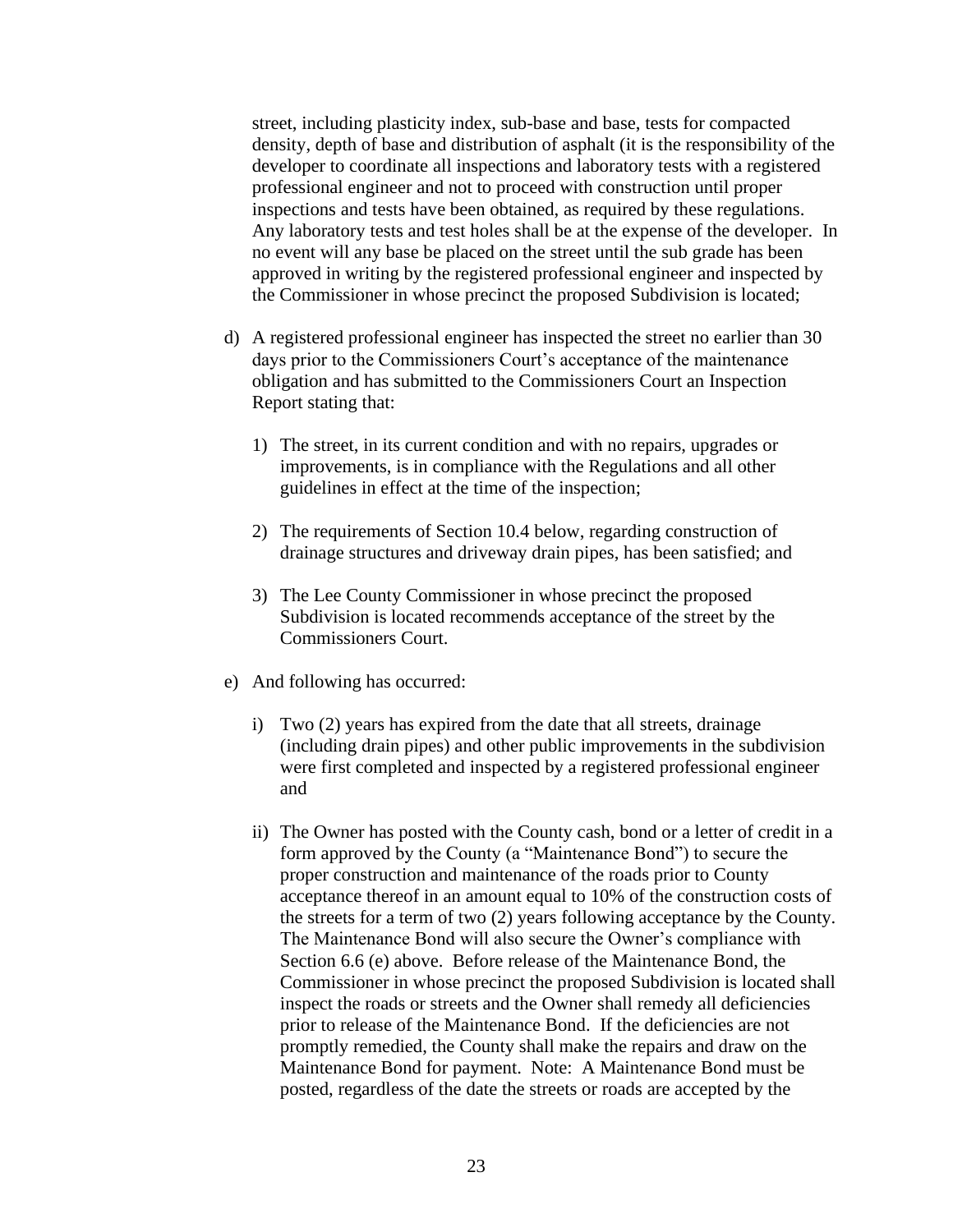County, for all streets or roads completed prior to the recording of the Record Plat.

<span id="page-27-0"></span>Performance Bond. This section applies if the Owner desires to file a Record Plat prior to completion of construction of all Permitted Streets and inspection by the Commissioner. The Owner shall continue to be responsible for all other requirements set forth in Section 8.2 above.

- a) With the permission of the Commissioners Court, the Owner shall post a good and sufficient surety bond or letter of credit in an amount equal to 100% of the estimated construction costs of the streets and roads. The Commissioners Court must individually approve each application to post such a performance bond and the performance bond shall remain in effect until the streets and roads and all associated drainage improvements have been accepted by the County for maintenance pursuant to Section 8.2 above.
- b) Before release of the performance bond, the Commissioner in whose precinct the proposed Subdivision is located shall inspect the roads and the Owner shall remedy all deficiencies prior to release of the security. If the deficiencies are not properly remedied, the County shall draw on the security to make the necessary repairs.

<span id="page-27-1"></span>Installation of Utility Lines. All utility lines planned to be constructed under a paved street shall be installed before the street is paved. All utility lines installed under an existing paved street shall be bored from right-of-way to right-of-way or to a point at least 4 feet beyond the edge of pavement and must be approved in advance by the Commissioner in whose precinct the proposed Subdivision is located, unless otherwise approved by the Commissioners Court. Within the right-of-way, all underground pipelines and phone lines shall be buried to a depth of at least three (3) feet below the bottom of the ditch line. All such pipelines, conduits, wires, and cables which cross roads shall be cased from right-of-way to right-of-way and have a marker on each side of the road identifying their locations. Split casing will be acceptable on any lines where it is acceptable by the owner of the pipeline in question. Gas pipelines do not require casings but should have a concrete cap.

<span id="page-27-2"></span>Temporary Construction Erosion Controls. All construction of roads or streets, whether public or private, shall comply with the Temporary Construction Erosion Controls Manual.

<span id="page-27-3"></span>Construction of Roads Prior to Final Plat. Upon approval of a Preliminary Plat, an Owner may apply to the Commissioner to commence construction of roads, streets, utilities and drainage structures within the right of way. This application will be granted upon the Commissioner's review and approval of the Construction Plans and other materials required in Sections 6.4 or 6.5, as applicable. An Owner wishing to construct road, street or other improvements prior to the recording of a Record Plat shall be required to post a Maintenance Bond upon recording of the Record Plat satisfying the requirements of Section 8.2(e)(ii) above.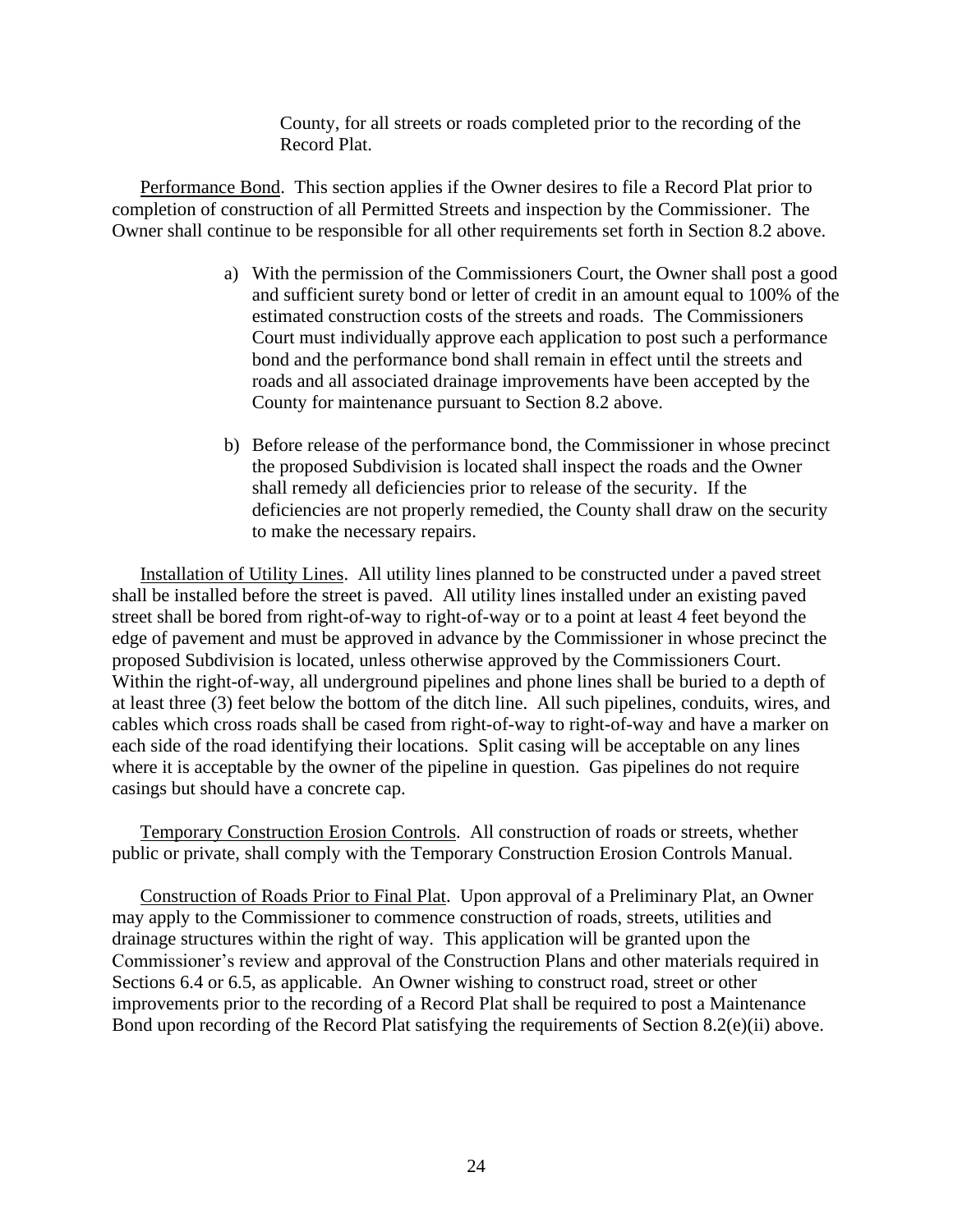## ARTICLE IX

### <span id="page-28-1"></span><span id="page-28-0"></span>9. Water and Wastewater Standards

<span id="page-28-2"></span>9.1 Compliance with On-Site Sewage Rules. All Lots must be designed in compliance with the Rules of Lee County for On-Site Sewage Facilities. Lee County has a minimum lot size of 1 acre for On-Site Sewage Facilities.

In a subdivision that is not served by fire hydrants as part of a centralized water system certified by the TCEQ as meeting minimum standards for water utility service, the Commissioners Court may require a limited fire suppression system that requires developer to construct:

## 9.2 Fire Suppression System Standards (approved 5/10/21)

- a) 2,500 gallons of storage for a subdivision of fewer than 50 residences; or
- b) 2,500 gallons of storage in a subdivision with a centralized water system or 5,000 gallons of storage for a subdivision without a centralized water system and is a subdivision of 50 or more residences.
- c) Any required storage tank must be designed, constructed, and maintained as specified by County.

## ARTICLE X

## <span id="page-28-4"></span><span id="page-28-3"></span>10. Drainage and Flood Control

<span id="page-28-5"></span>Storm Water Runoff into County Drainage Facilities. Storm water runoff from any Development may not be released into any county drainage ditch, swale, easement, culvert or other facility or any such drainage facility associated with an existing road, whether public or private, at a rate greater than when the property was in its undeveloped condition. The Commissioner in whose precinct the proposed Subdivision is located may require the submission of additional materials at the time of the Preliminary or Final Plat application to assure the proposed subdivision will be in compliance with this Section.

<span id="page-28-6"></span>Sizing of Drainage Facilities. All drainage facilities for residential (single family or duplex residences) subdivisions including ditches, drainage pipes, street curbs, gutter inlets, driveway or road culverts, and storm sewers shall be designed to intercept and transport runoff from the following frequency storm, based upon the classification of Permitted Street affected by the drainage structure, as set forth below. Based on a 10 year storm event calculation.

> Drainage Facilities for Other Subdivisions. For all drainage facilities serving Lots not intended for use as single family or duplex development, drainage and all drainage facilities shall be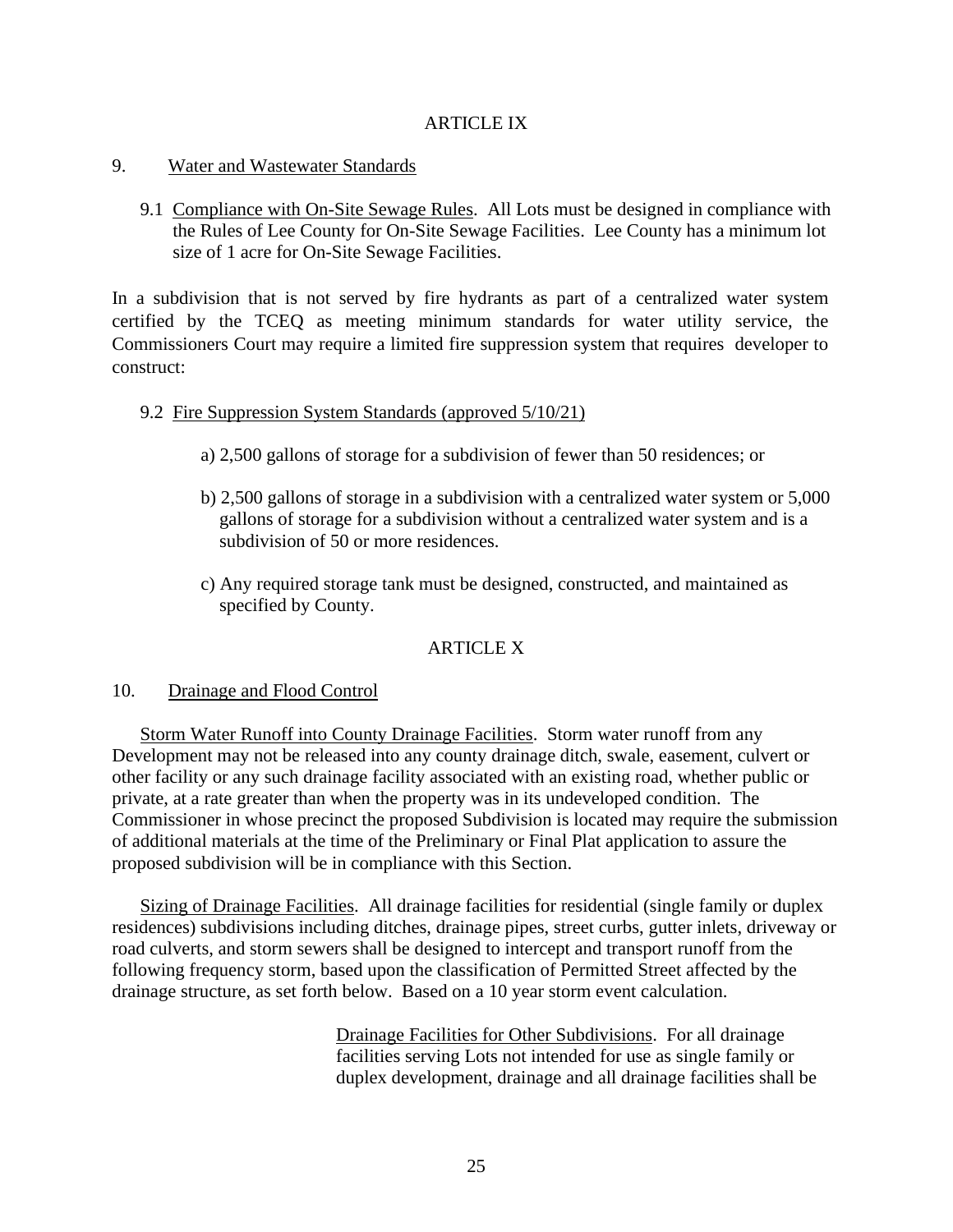designed by a Registered Professional Engineer according to 25 year storm event calculations.

<span id="page-29-0"></span>Conveyance of 100-Year Storm Frequency Flows. In addition to 10.2 above, the drainage system shall be designed to convey all channelized or concentrated flows from a 100 year frequency storm within defined right-of-way or drainage easements, which shall not be narrower than twenty feet (20') in width.

<span id="page-29-1"></span>Completion of Drainage System Prior to Acceptance of Road Maintenance. No streets will be accepted for maintenance by the County until all drainage structures, including drain pipes for all driveways constructed as of the acceptance date, have been (i) installed by the Owner or occupant(s) of the Lot(s) and (ii) inspected and approved by a registered professional engineer.

- a) Incentive for Lots Larger than Five Acres. Not withstanding the preceding requirements, all county-maintained and private roads may be designed based on a ten-year storm frequency if all Lots in the subdivision are restricted by plat note limiting future development to one single family residence per Lot and prohibiting TCEQ Regulated Development and the design of such drainage structures is approved by the County. All drainage construction will, however, be subject to the remainder of this Article 10. This incentive shall not apply to bridges.
- b) A permanent depth gauge shall be placed at all road crossings where the 100 year frequency flow or lesser frequency is anticipated to flow over the road surface. The Commissioners Court may require installation of gates or warning devices at all or some of such locations.
- c) All roads and streets shall be designed and constructed to withstand the impact of water being impounded adjacent to and flowing over the road or street.
- d) This Section 10.4 does not apply to driveway culverts.

<span id="page-29-2"></span>Drainage Design Methodology. Computations by a registered professional engineer to support all drainage designs shall be submitted to the County for review. The methodologies shall be based upon commonly accepted engineering practices used within the area.

- a) All computations of flood plains, culverts, channels, etc. shall be based on fully developed upstream conditions.
- b) A drainage area of 64 acres or greater is required within a contributing watershed to create a "flood plain." For areas of flow with less than 64 acres of contributing area, no flood plain shall be defined; however, any concentrated flow necessitates the dedication of a drainage easement.

<span id="page-29-3"></span>Easements.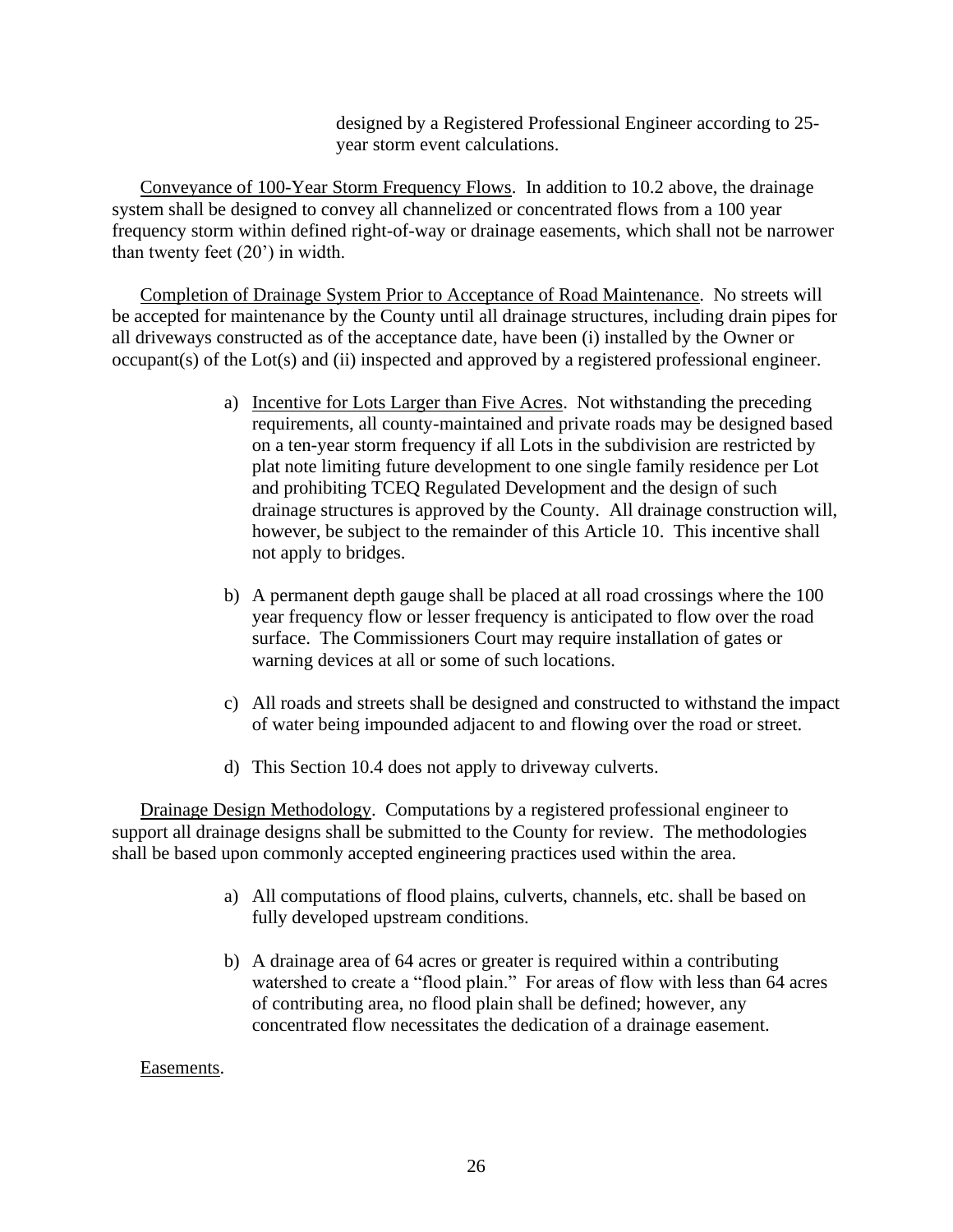- a) All flood plains and concentrated flows for the 100 year storm frequency shall be contained within a dedicated drainage easement or right-of-way.
- b) Development will be allowed within the flood plain or within a drainage easement only on a case by case basis, and in any event any structures constructed within the flood plain must be above the base floor elevation. No development whatsoever will be permitted in the floodway.

## ARTICLE XI

## <span id="page-30-1"></span><span id="page-30-0"></span>11. Revision and Cancellation

<span id="page-30-2"></span>Revision. The Owner of an existing lot or lots in a platted subdivision may submit an application to revise the portion of the existing plat affecting such Lots, unless prohibited by restrictive covenants or plat notes filed pursuant to these Regulations, by submitting the following to the County:

- a) Ten copies of the proposed revised plat, conforming in all respects to the requirements of these Regulations; or, if submitted by a private homeowner who is not a developer in the subdivision, other materials acceptable to the County clearly setting forth the desired amendment;
- b) A statement giving the reason for the proposed revision;
- c) A filing fee equal to \$400.00, plus \$50.00 per affected lot.

<span id="page-30-3"></span>Review Period. The County shall have the review period established in Sections 3.7 and 3.8 above.

<span id="page-30-4"></span>Public Notice. After the date the County posts the resubdivision for consideration by the Commissioners Court, but before the application is considered by the Court, the applicant shall file proof that the Owner, at its expense, has delivered or published all notices required by Local Government Code Section 232.009, including:

- a) A notarized publisher's affidavit demonstrating publication of the application in a newspaper of general circulation in the area affected by the resubdivision, including a statement of the time and place at which the Commissioners Court will meet to consider the application and hear protests, if any. As required by Local Government Code Section 232.009, the notice shall be published three (3) times during the period beginning on the 30<sup>th</sup> day and ending on the  $7<sup>th</sup>$ day prior to the date of the Commissioners Court hearing; and
- b) Delivery of notice of the application to all owners within the original subdivision by certified or registered mail, return receipt requested, at the owner's address in the subdivided tract.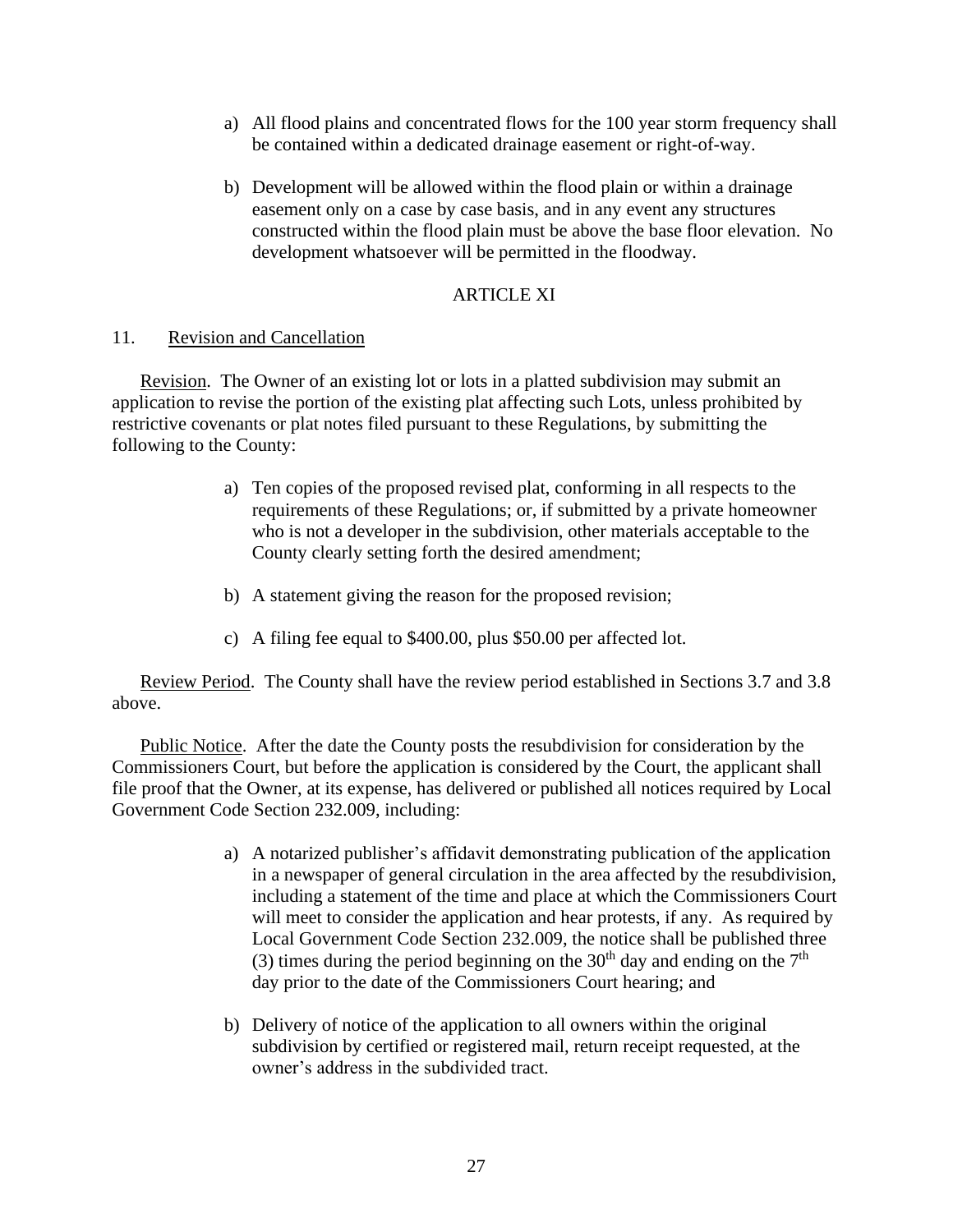<span id="page-31-0"></span>Criteria for Approval. The Commissioners Court may approve an application to revise a subdivision upon a finding that:

- a) The revision will not interfere with the established rights of any owner of a part of the subdivided land; or each owner whose rights may be interfered with has agreed to and signed the revised plat; and
- b) The plat as revised conforms to the requirements of the Regulations.

<span id="page-31-1"></span>Cancellation. Any application to cancel an existing plat shall be submitted and considered in accordance with Article 232.008 of the Texas Local Government Code, which establishes, among other things:

- a) The application shall be granted if it is shown that the cancellation of all or a part of the subdivision does not interfere with the established rights of any purchaser who owns any part of the subdivision, or it is shown that the purchaser agrees to the cancellation;
- b) Notice of the application must be published in English in the County for at least three weeks before action is taken on the application;
- c) Upon application of the owners of 75 percent of the property included in the subdivision, phase or identifiable part, the Commissioners Court shall authorize the cancellation upon notice and hearing as required under Local Government Code Article 232.008, provided that if the owners of at least 10 percent of the property affected file written objections with the Commissioners Court, the grant of an order of cancellation is at the discretion of the Commissioners Court; and
- d) Establishing a certain private action for damages against the applicant for persons who protest unsuccessfully against a cancellation application.

In the event of any conflict or inconsistency between the summary set forth above and the actual terms of Article 232.008 of the Local Government Code, as amended, the terms of the Local Government Code shall control in all respects.

## **ARTICLE XII**

#### <span id="page-31-3"></span><span id="page-31-2"></span>12. Variances

<span id="page-31-4"></span>Criteria for Variance. The Commissioners Court shall have the authority to grant variances from these Regulations when the public interest or the requirements of justice demands relaxation of the strict requirements of the Rules. Factors to be considered by the Court in evaluating a request for variance shall include: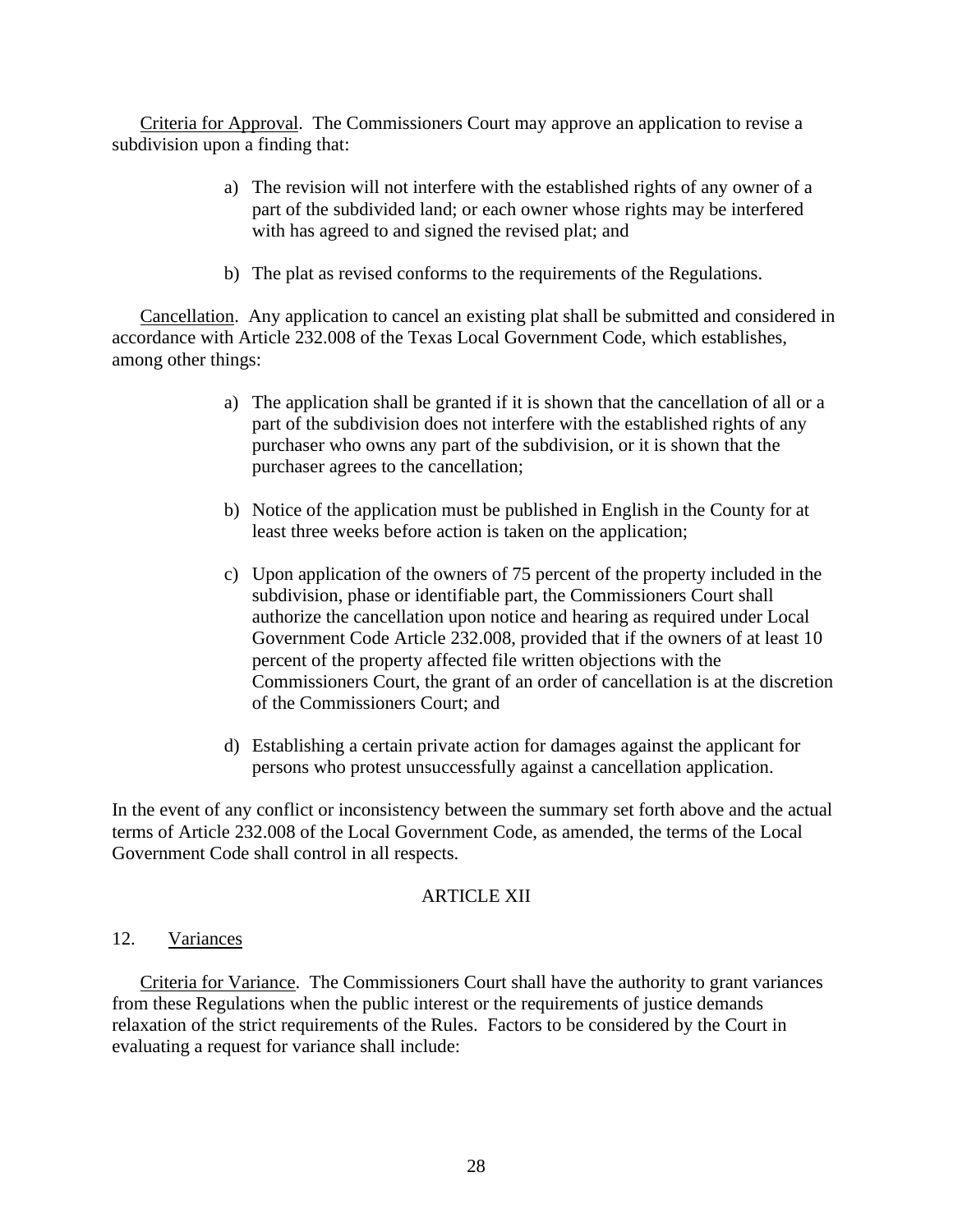- a) The actual situation of the property in question in relation to neighboring or similar properties, such that no special privilege not enjoyed by other similarly situated properties may be granted;
- b) Whether strict enforcement of the Regulations would deny the Applicant the privileges or safety of similarly situated property with similarly timed development;
- c) That the granting of the variance will not be detrimental to the public health, safety and welfare, or injuries to other property or will not prevent the orderly subdivision of the land in the area in accordance with these Regulations; and
- d) Whether there are special circumstances or conditions affecting the land or proposed development involved such that strict application of the provisions of these Regulations would deprive the applicant the reasonable use of his land and that failure to approve the variance would result in undue hardship to the applicant. Pecuniary hardship, standing alone, shall not be deemed to constitute undue hardship.

<span id="page-32-0"></span>Application Materials. Any person who wishes to receive a variance should apply to the County with a list of, and a detailed justification, for each variance requested.

<span id="page-32-1"></span>Discretion to Grant Variances. The decision of the Court whether to grant or deny a variance is at its complete discretion, and will be final.

## ARTICLE XIII

## <span id="page-32-3"></span><span id="page-32-2"></span>13. Enforcement; Penalties

<span id="page-32-4"></span>Category of Offense. A person commits an offense if the person knowingly or intentionally violates a requirement of these Regulations, including the Road Design and Construction Specifications incorporated into these Regulations, the Rules of Lee County for On-Site Sewage Facilities and any appendices attached to these Regulations. An offense under this provision is a Class B misdemeanor punishable by fine or imprisonment or both.

<span id="page-32-5"></span>Enforcement Actions. At the request of the Commissioners Court, the county attorney or other prosecuting attorney for the County may file an action in a court of competent jurisdiction to:

- a) Enjoin the violation or threatened violation of a requirement established by or adopted by the Commissioners Court under these Regulations; or
- b) Recover damages in an amount adequate for the County to undertake any construction or other activity necessary to bring about compliance with a requirement established by or adopted by the Commissioners Court under these Regulations.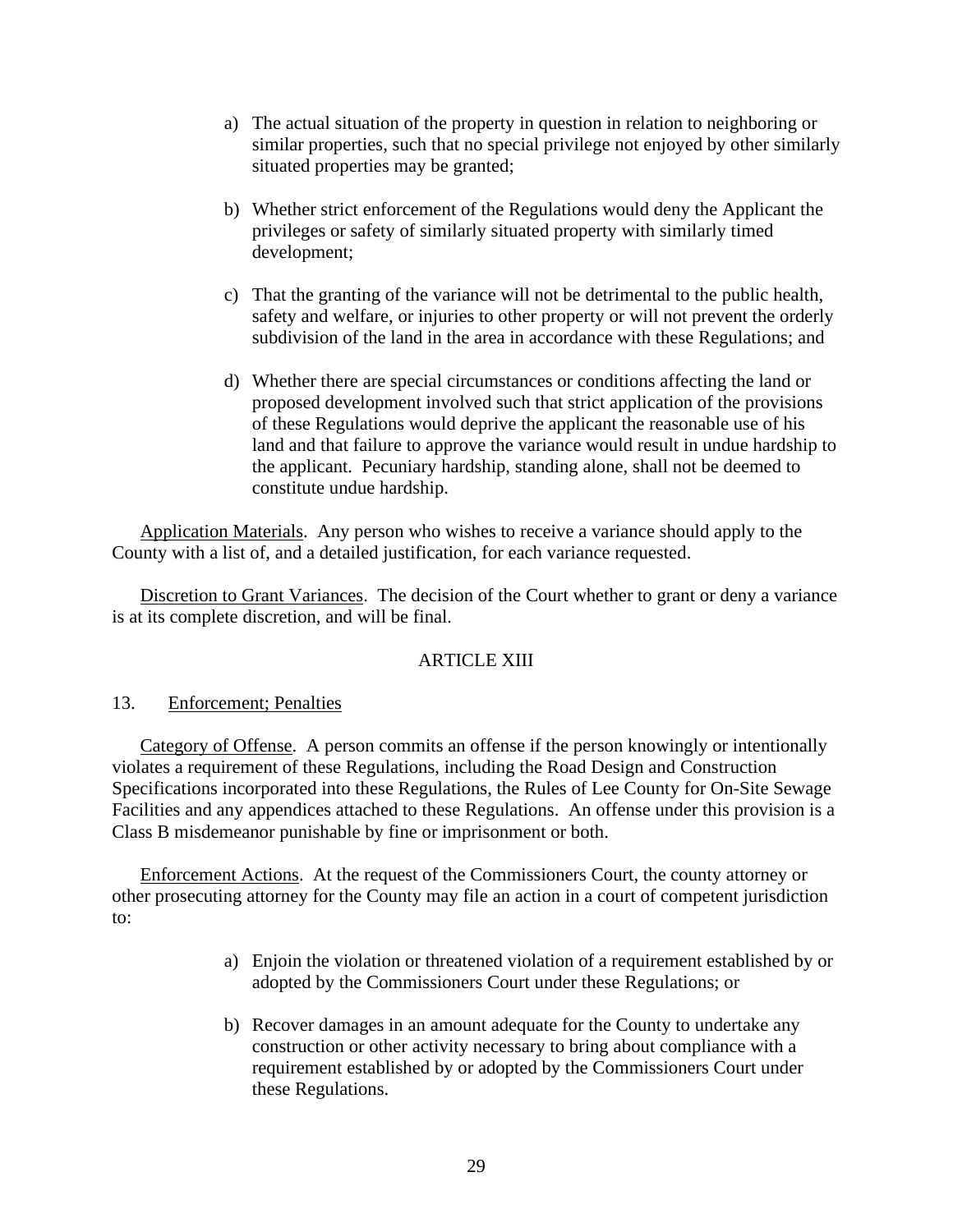<span id="page-33-0"></span>Enforcement of Plat Notes. The enforcement of plat notes or restrictions is generally the responsibility of the developer and other persons holding a property interest, whether in fee simple or by easement, in the subdivision. Plat notes shall reflect that the County may enforce any plat notes imposed pursuant to the Rules of Lee County for On-Site Sewage Facilities or Sections 6, 7 or 10 of these Regulations, any plat note limiting development to single family residences or prohibiting further resubdivision of the tract in order to qualify for an incentive under these Regulations, or any plat note affecting County right of way or drainage or the public health, safety and welfare. Moreover, the Commissioners Court shall have the right and authority through appropriate legal procedures to prohibit the construction or connection of utilities or issuing of permits if the plat notes or restrictions have been violated.

<span id="page-33-1"></span>Severability. In the event any article, appendix, section, paragraph, sentence, clause or phrase of these Regulations shall be declared unconstitutional or invalid by the valid judgment or decree of any court of competent jurisdiction, such unconstitutionality or invalidity shall not affect any remaining phrases, clauses, sentences, paragraphs, sections, appendices, or articles of these Regulations. It is the express intent of the Lee County Commissioners Court that the articles, appendices, sections, paragraphs, sentences, clauses or phrases of these Regulations be severable.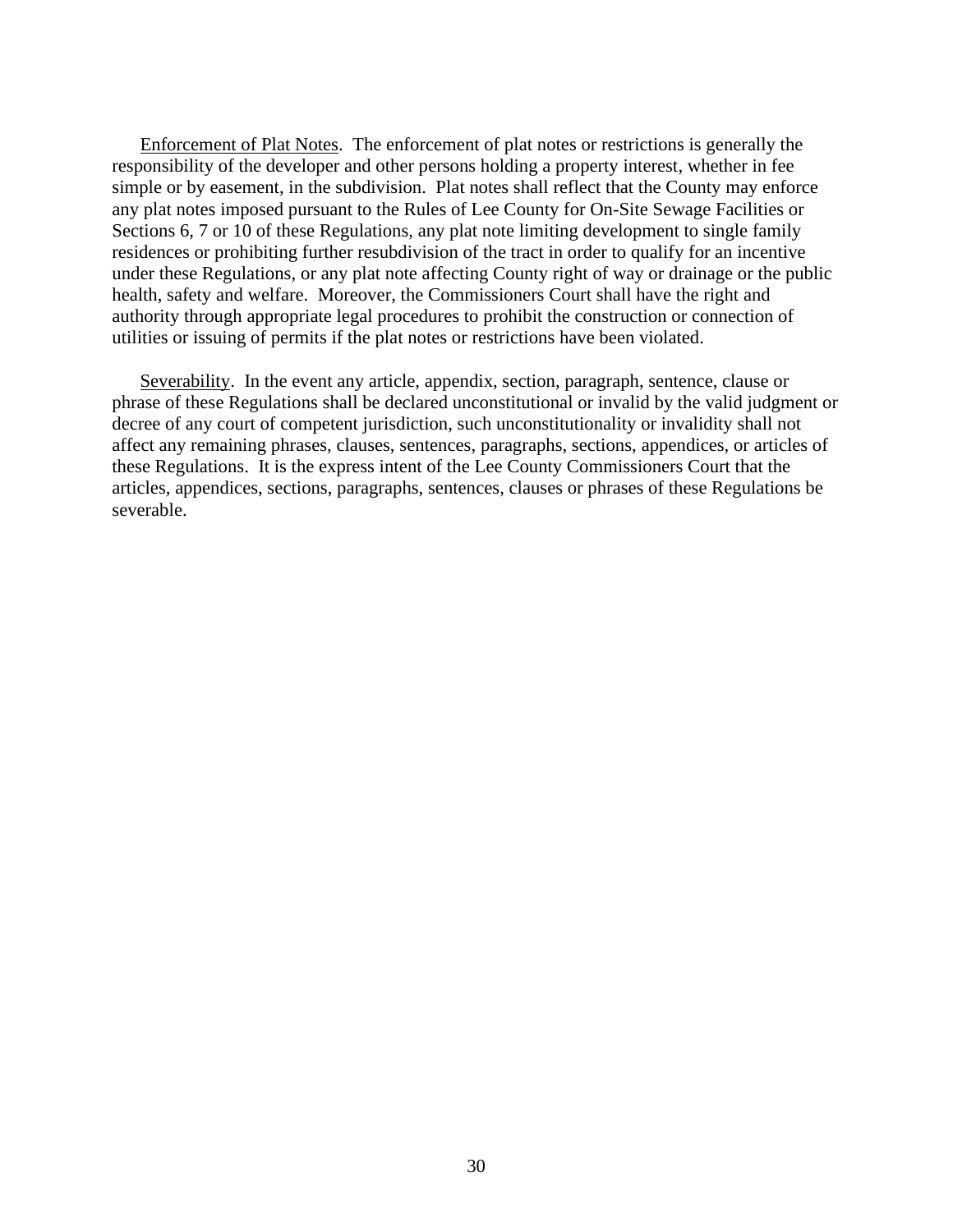DATED

Code Enforcement Officer, Dale Bolt

|  | Mark Matthijetz., Commissioner, Pct. 1 |
|--|----------------------------------------|
|--|----------------------------------------|

Richard Wagner, Commissioner, Pct. 2

Alan Turner, Commissioner, Pct. 3 Steven Knobloch, Commissioner, Pct. 4

Sharon Blasig, County Clerk Lee County, Texas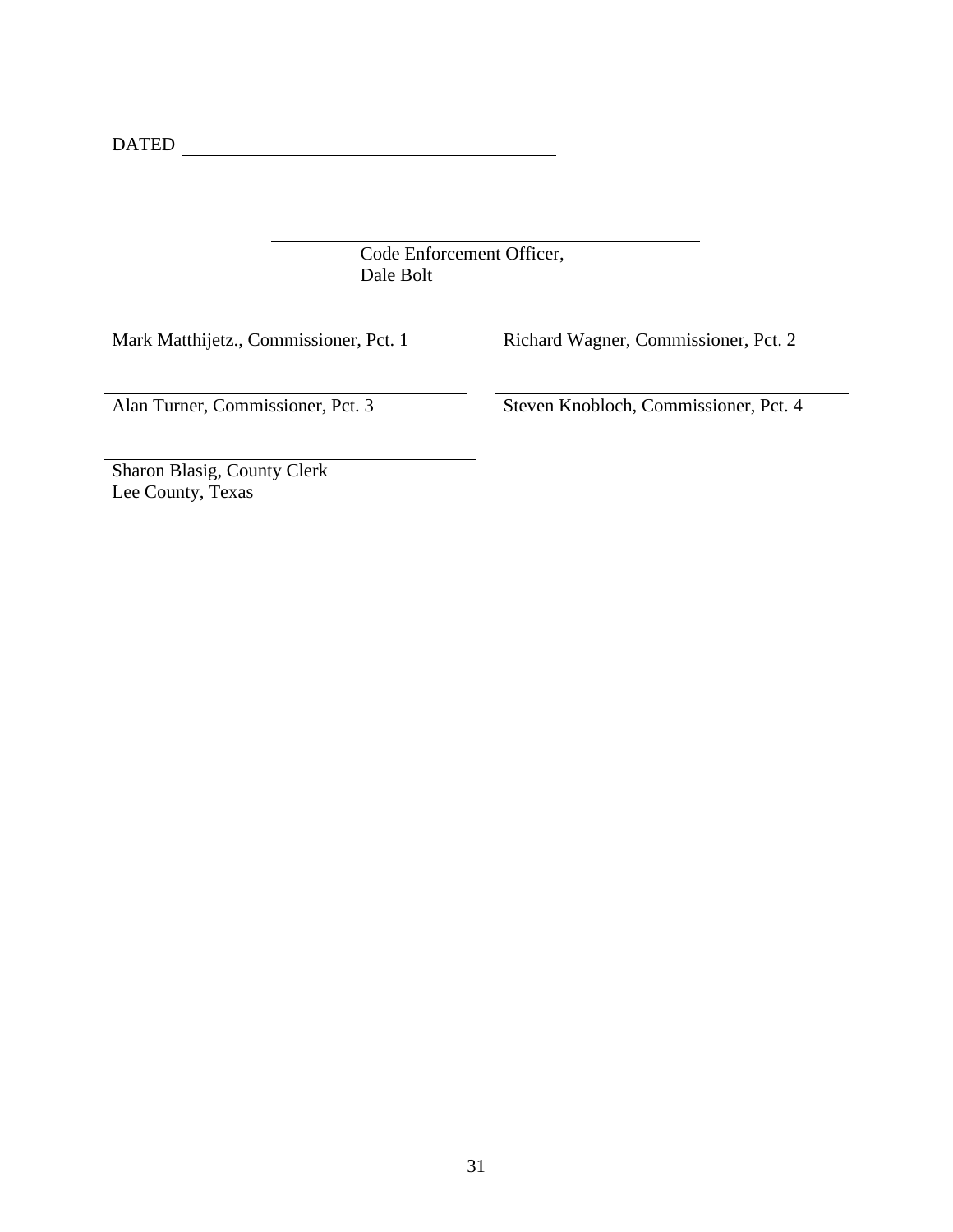## APPENDIX I

## Lee County Subdivision Regulations Application Fees

<span id="page-35-0"></span>

| Preliminary Plat, with no flood plain Less than 5 Lots | \$400, plus \$50 per lot |                           |
|--------------------------------------------------------|--------------------------|---------------------------|
|                                                        | $5 - 50$<br>Lots         | $$500$ plus \$150 per lot |
|                                                        | 51-100 Lots              | \$500 plus \$100 per lot  |
|                                                        | 101-200 Lots             | $$500$ plus \$75 per lot  |
|                                                        | Over 201 Lots            | \$500 plus \$50 per lot   |
| Preliminary Plat within flood plain                    | Add:                     | \$300                     |
|                                                        |                          |                           |
| <b>Final Plat</b>                                      | Less than 5 lots         | \$250                     |
|                                                        | $5-50$ Lots              | \$500                     |
|                                                        | Over 51 Lots             | \$1,000                   |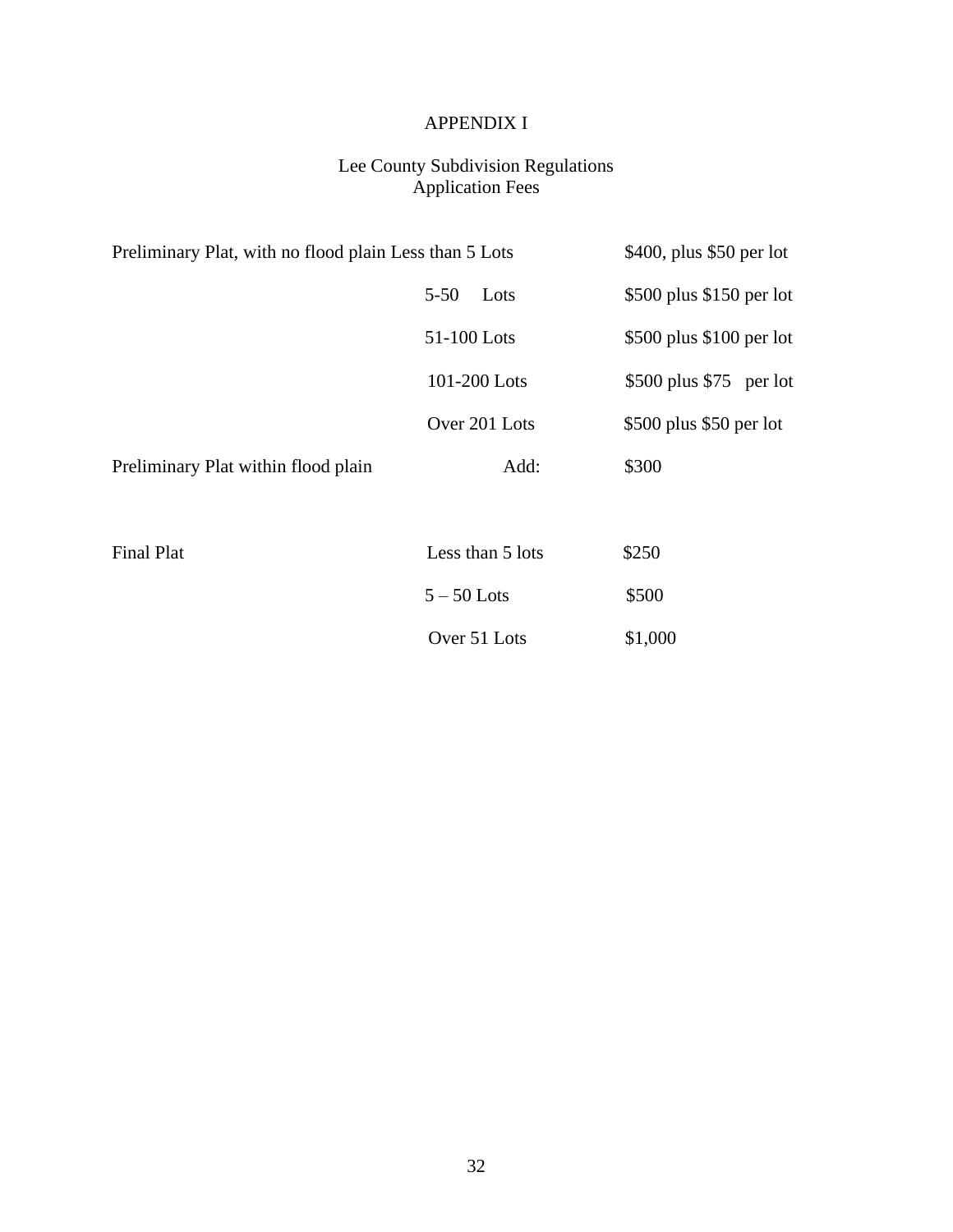## APPENDIX II

## <span id="page-36-0"></span>Drainage

- 1. A drainage study shall be made by a Registered Professional Engineer on each road to insure proper drainage and, if necessary, additional right-of-way shall be obtained from adjoining property owners for drainage easement(s) as determined to be necessary by the Court and recommend in the drainage report. The drainage study shall be based on a 10-year frequency storm unless the Court will allow a lesser or require a greater storm frequency.
- 2. The exact dimensions and type of said permanent drainage, including culverts, pipes, drainage boxes and bridges, shall be established for each subdivision based on the drainage study and approved by the Court in its order granting or denying preliminary authorization of a subdivision plat or acceptance or refusal of a road dedication. (Culverts shall be minimum diameter of 18".)

The Texas Department of Transportation, Standard Specifications for Construction of Highways, Streets and Bridges (1993) are hereby adopted by the Lee County Commissioner's Court for the design and construction for any and all dedicated public roads to be maintained by Lee County, Texas. All roadways shall be designed and constructed based on Soil Investigation Report conducted by the Registered Professional Engineer.

A Registered Professional Engineer shall design all dedicated public roads. Construction of said roads shall be in accordance with the plans and specifications and approved by the Court.

The Court shall set the following minimums for the construction of dedicated roadways:

- 1. All dedicated roadways shall have a minimum fifty (50) foot right-of-way width.
- 2. The base crown shall be a minimum of twenty-four (24) feet with a 2% cross slope a minimum 20' pavement.
- 3. Roadway surface shall be a prime coat and two-course surface treatment or the roadway surface may consist of a prime coat and one course surface treatment placed prior to the placement of a minimum of a one and one half  $(1 \frac{1}{2})$  inches of hot mix asphaltic concrete pavement.
- 4. Minimum engineered 10-year life span road.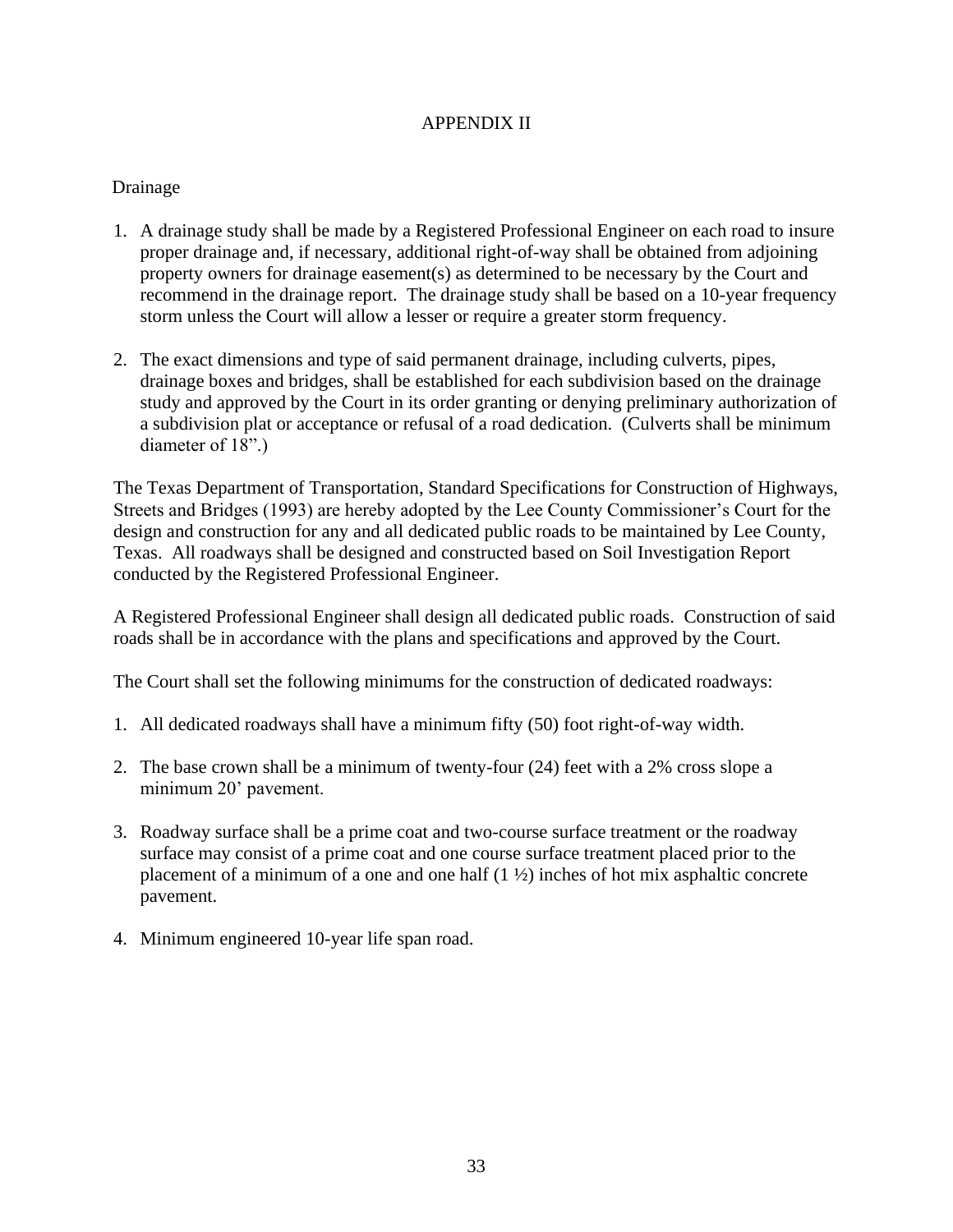## Facility Planning for Developing New Lots

All proposed land developments, whether platted or not, which will utilize On-Site-Sewage Facilities (OSSF) must submit to the permitting authority, planning materials to evaluate the development for overall site suitability. Planning materials must at a minimum contain the following:

- Overall site plan
- Topographic map
- 100 year flood plain map
- Soil profile analysis with a complete report detailing the types of OSSF's to be considered and their compatibility with area wide drainage and groundwater
- Comprehensive drainage and 100-year flood plain impact
- Planning materials must address suitable potential replacement areas for OSSF's
- Subdivisions utilizing individual water supply wells and OSSF's shall show the location of all existing and proposed water wells and a 100 foot radius sanitary control easement around each well
- All lots must meet minimum lots size requirements (Roadway easements and rights-ofway are excluded when calculating acreage)

This office will provide a response to the submitted planning material within 45 days of receipt of the complete submission.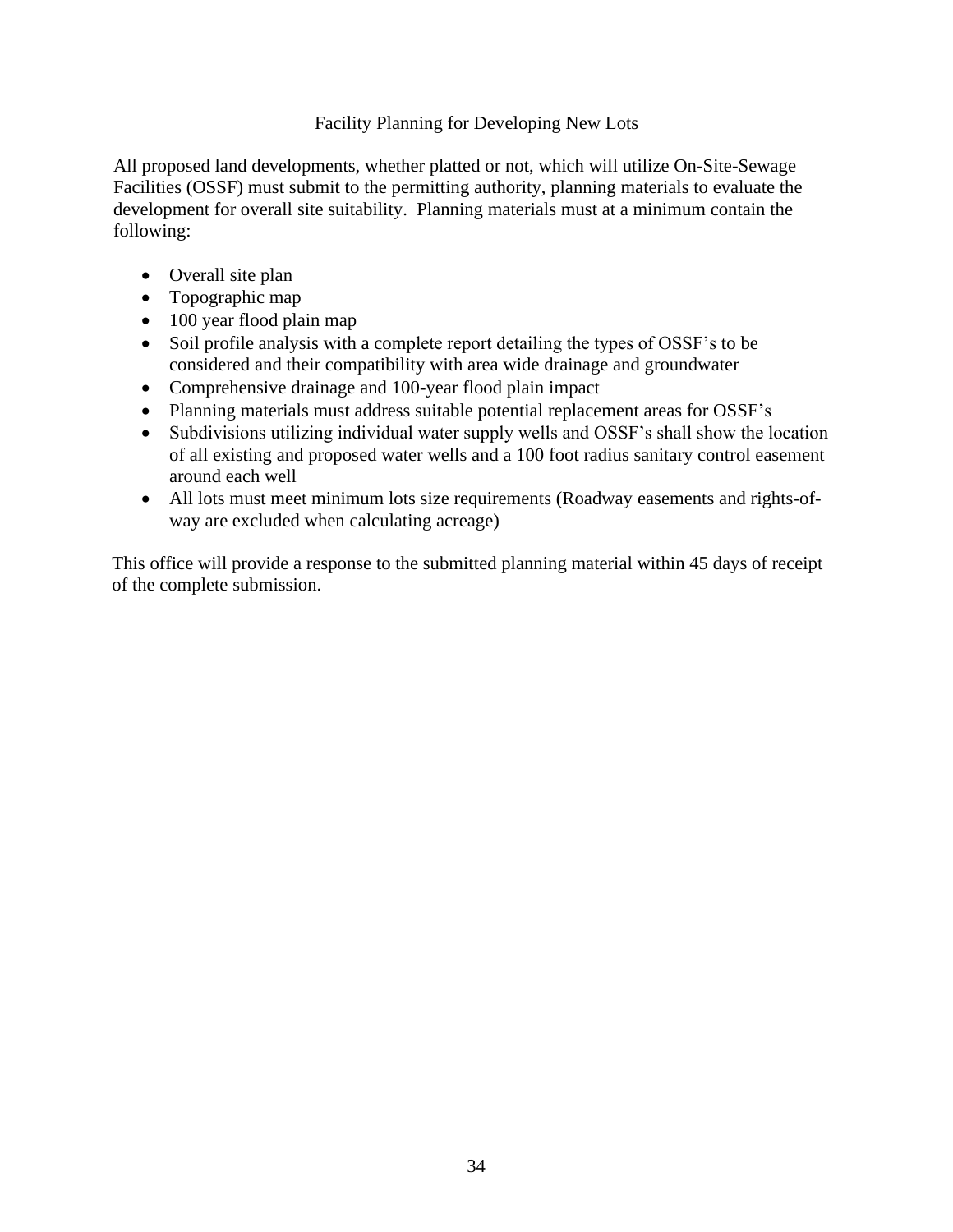## **SUBDIVISION APPLICATION For Lee County, Texas**

To be submitted with Preliminary Plat This form must be filled out in its entirety

| <b>NAME OF PROPERTY OWNER:</b>                                                                                                                                                                                                                                                                                                                                                                                                                                                                               |                              |  |                                                                                                                      |  |
|--------------------------------------------------------------------------------------------------------------------------------------------------------------------------------------------------------------------------------------------------------------------------------------------------------------------------------------------------------------------------------------------------------------------------------------------------------------------------------------------------------------|------------------------------|--|----------------------------------------------------------------------------------------------------------------------|--|
| Address:                                                                                                                                                                                                                                                                                                                                                                                                                                                                                                     |                              |  |                                                                                                                      |  |
|                                                                                                                                                                                                                                                                                                                                                                                                                                                                                                              |                              |  |                                                                                                                      |  |
|                                                                                                                                                                                                                                                                                                                                                                                                                                                                                                              |                              |  |                                                                                                                      |  |
|                                                                                                                                                                                                                                                                                                                                                                                                                                                                                                              |                              |  | NAME OF APPLICANT:                                                                                                   |  |
| Address:                                                                                                                                                                                                                                                                                                                                                                                                                                                                                                     |                              |  | <u> 1989 - Johann Stoff, die staatskriuw fan de Amerikaansk kommunister († 1958)</u>                                 |  |
|                                                                                                                                                                                                                                                                                                                                                                                                                                                                                                              |                              |  | Telephone No.:                                                                                                       |  |
| PERSON TO APPEAR AT COMMISSIONER COURT:                                                                                                                                                                                                                                                                                                                                                                                                                                                                      |                              |  | <u> 1989 - John Stein, Amerikaansk politiker (</u>                                                                   |  |
| TOTAL ACREAGE OF DEVELOPMENT:                                                                                                                                                                                                                                                                                                                                                                                                                                                                                |                              |  | <b>TOTAL ACREAGE OF LOTS:</b>                                                                                        |  |
| <b>INTENDED USE OF LOTS:</b>                                                                                                                                                                                                                                                                                                                                                                                                                                                                                 |                              |  |                                                                                                                      |  |
| Residential:                                                                                                                                                                                                                                                                                                                                                                                                                                                                                                 |                              |  | Commercial/Industrial:<br><u> Alexandria (m. 1888)</u>                                                               |  |
| TOTAL NUMBER OF LOTS:                                                                                                                                                                                                                                                                                                                                                                                                                                                                                        |                              |  | <b>AVERAGE SIZE OF LOTS:</b>                                                                                         |  |
|                                                                                                                                                                                                                                                                                                                                                                                                                                                                                                              |                              |  | NUMBER OF LOTS: Greater than 10 acres Larger than 5, less than 10                                                    |  |
|                                                                                                                                                                                                                                                                                                                                                                                                                                                                                                              |                              |  |                                                                                                                      |  |
|                                                                                                                                                                                                                                                                                                                                                                                                                                                                                                              | Less than an acre            |  |                                                                                                                      |  |
|                                                                                                                                                                                                                                                                                                                                                                                                                                                                                                              |                              |  |                                                                                                                      |  |
| FRONTAGE ON EXISTING ROAD:                                                                                                                                                                                                                                                                                                                                                                                                                                                                                   |                              |  |                                                                                                                      |  |
|                                                                                                                                                                                                                                                                                                                                                                                                                                                                                                              |                              |  |                                                                                                                      |  |
| <b>STATE ROAD:</b>                                                                                                                                                                                                                                                                                                                                                                                                                                                                                           |                              |  | <u> 1980 - Johann Barn, fransk politik (f. 1980)</u>                                                                 |  |
|                                                                                                                                                                                                                                                                                                                                                                                                                                                                                                              |                              |  |                                                                                                                      |  |
|                                                                                                                                                                                                                                                                                                                                                                                                                                                                                                              |                              |  |                                                                                                                      |  |
| <b>NEW ROADS IN DEVELOPMENT:</b><br><b>PUBLIC ROADS:</b>                                                                                                                                                                                                                                                                                                                                                                                                                                                     |                              |  |                                                                                                                      |  |
| PRIVATE ROADS:                                                                                                                                                                                                                                                                                                                                                                                                                                                                                               |                              |  |                                                                                                                      |  |
|                                                                                                                                                                                                                                                                                                                                                                                                                                                                                                              |                              |  |                                                                                                                      |  |
| (A list of proposed road names must be submitted with Preliminary Plat)                                                                                                                                                                                                                                                                                                                                                                                                                                      |                              |  |                                                                                                                      |  |
| LETTER OF CREDIT EXPIRATION DATE:                                                                                                                                                                                                                                                                                                                                                                                                                                                                            |                              |  |                                                                                                                      |  |
| DATE PLAT FILED:                                                                                                                                                                                                                                                                                                                                                                                                                                                                                             |                              |  |                                                                                                                      |  |
|                                                                                                                                                                                                                                                                                                                                                                                                                                                                                                              |                              |  |                                                                                                                      |  |
| PROPERTY ADDRESS/LOCATION:                                                                                                                                                                                                                                                                                                                                                                                                                                                                                   |                              |  | <u> 1980 - John Stein, marking and de Britain and de Britain and de Britain and de Britain and de Britain and de</u> |  |
| <b>CURRENT LEGAL DESCRIPTION:</b>                                                                                                                                                                                                                                                                                                                                                                                                                                                                            |                              |  |                                                                                                                      |  |
| <b>CURRENT LAND AREA:</b><br>$\overline{\phantom{a}}$ $\overline{\phantom{a}}$ $\overline{\phantom{a}}$ $\overline{\phantom{a}}$ $\overline{\phantom{a}}$ $\overline{\phantom{a}}$ $\overline{\phantom{a}}$ $\overline{\phantom{a}}$ $\overline{\phantom{a}}$ $\overline{\phantom{a}}$ $\overline{\phantom{a}}$ $\overline{\phantom{a}}$ $\overline{\phantom{a}}$ $\overline{\phantom{a}}$ $\overline{\phantom{a}}$ $\overline{\phantom{a}}$ $\overline{\phantom{a}}$ $\overline{\phantom{a}}$ $\overline{\$ |                              |  |                                                                                                                      |  |
| CITY ETJ:                                                                                                                                                                                                                                                                                                                                                                                                                                                                                                    | $(\text{no})$ $(\text{yes})$ |  | City Name:                                                                                                           |  |
|                                                                                                                                                                                                                                                                                                                                                                                                                                                                                                              |                              |  |                                                                                                                      |  |
| <b>SCHOOL DISTRICT(S):</b>                                                                                                                                                                                                                                                                                                                                                                                                                                                                                   |                              |  |                                                                                                                      |  |
| <b>SOURCE OF WATER:</b>                                                                                                                                                                                                                                                                                                                                                                                                                                                                                      |                              |  |                                                                                                                      |  |
|                                                                                                                                                                                                                                                                                                                                                                                                                                                                                                              |                              |  |                                                                                                                      |  |
| <b>SURFACE WATER:</b>                                                                                                                                                                                                                                                                                                                                                                                                                                                                                        |                              |  |                                                                                                                      |  |
| <b>WATER SUPPLY CORP:</b>                                                                                                                                                                                                                                                                                                                                                                                                                                                                                    |                              |  |                                                                                                                      |  |